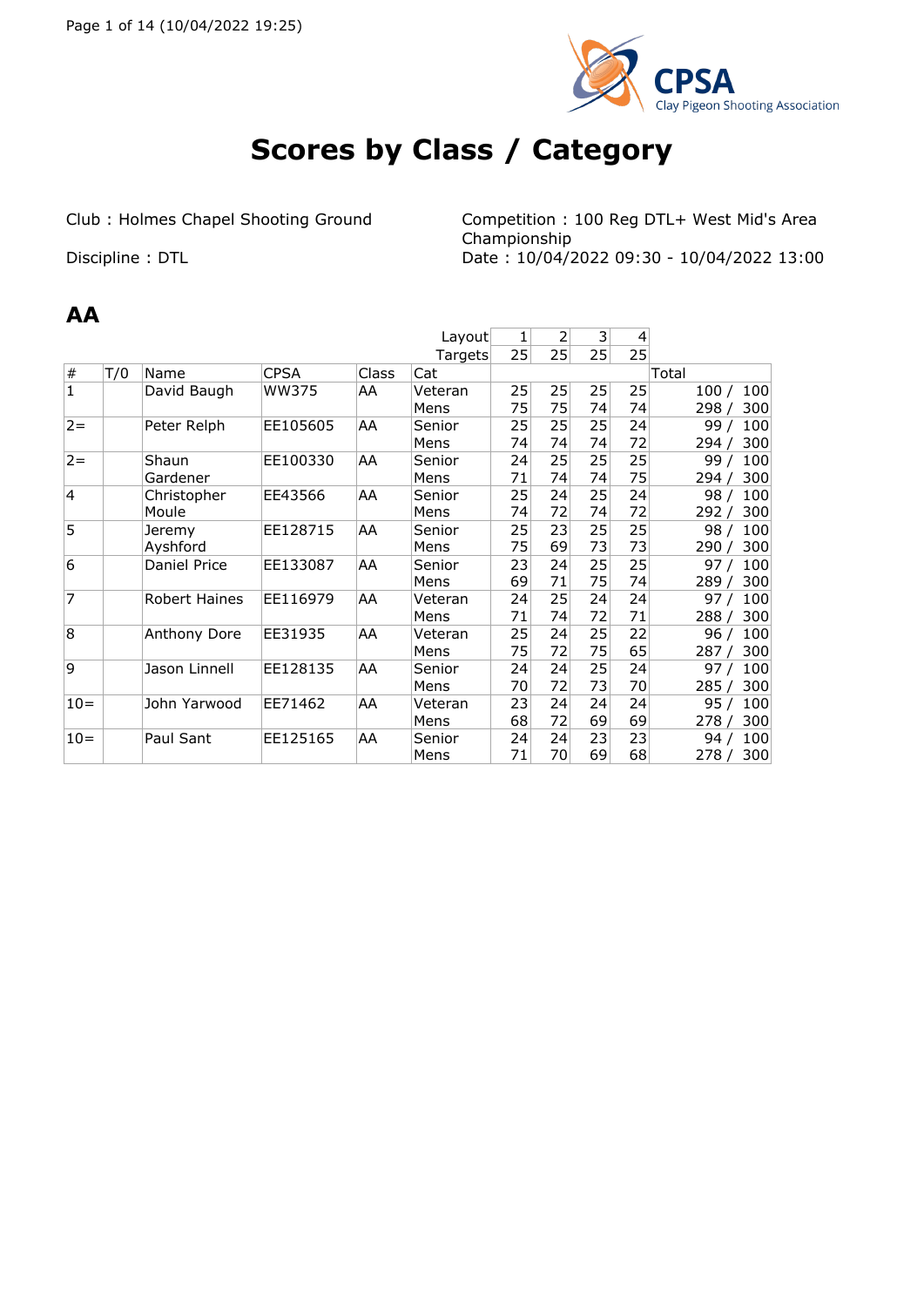

| A              |     |                        |             |       |                   |          |                |          |                          |                           |
|----------------|-----|------------------------|-------------|-------|-------------------|----------|----------------|----------|--------------------------|---------------------------|
|                |     |                        |             |       | Layout            | 1        | $\overline{2}$ | 3        | $\overline{\mathcal{L}}$ |                           |
|                |     |                        |             |       | Targets           | 25       | 25             | 25       | 25                       |                           |
| $\#$           | T/0 | Name                   | <b>CPSA</b> | Class | Cat               |          |                |          |                          | Total                     |
| $\overline{1}$ |     | Chris Bushell          | EE37684     | A     | Veteran           | 25       | 25             | 25       | 25                       | 100<br>100/               |
|                |     |                        |             |       | Mens              | 74       | 74             | 73       | 74                       | 295/<br>300               |
| $\overline{2}$ | Yes | Peter                  | EE111034    | A     | Veteran           | 23       | 25             | 25       | 25                       | 100<br>98/                |
|                |     | Greenwood              |             |       | Mens              | 69       | 75             | 74       | 75                       | 300<br>293/               |
| $3 =$          | Yes | Clive Weston           | EE67724     | A     | Veteran           | 25       | 25             | 25       | 25                       | 100<br>100/               |
|                |     |                        |             |       | Mens              | 74       | 72             | 74       | 71                       | 300<br>291/               |
| $3 =$          |     | Geoffrey Rogers EE4526 |             | A     | Veteran           | 24       | 25             | 25       | 25                       | 99/<br>100                |
|                |     |                        |             |       | Mens              | 71       | 72             | 74       | 74                       | 300<br>291/               |
| 5              |     | Jack Ruane             | EE129118    | A     | Senior            | 25       | 24             | 24       | 25                       | 100<br>98/                |
|                |     |                        |             |       | Mens              | 73       | 70             | 71       | 75                       | 289 / 300                 |
| $6=$           |     | Jeremy Frith           | EE95323     | A     | Senior            | 24       | 24             | 25       | 25                       | 98/<br>100                |
|                |     |                        |             |       | Mens              | 69       | 72             | 73       | 74                       | 300<br>288/               |
| $6 =$          |     | Peter Thomas           | EE65442     | A     | Veteran           | 25       | 25             | 23       | 24                       | 100<br>97/                |
|                |     |                        |             |       | Mens              | 73       | 75             | 69       | 71                       | 300<br>288/               |
| 8              |     | Simon Taylor           | EE16753     | Α     | Veteran           | 24       | 25             | 25       | 25                       | 99/<br>100                |
|                |     |                        |             |       | Mens              | 69       | 74             | 70       | 74                       | 300<br>287/               |
| 9              | Yes | <b>Stuart Burgess</b>  | EE119150    | A     | Veteran           | 24       | 24             | 25       | 25                       | 98/<br>100                |
|                |     |                        |             |       | Mens              | 71       | 72             | 72       | 71                       | 300<br>286/               |
| $10 =$         |     | Alan Hall              | EE103963    | A     | Veteran           | 24       | 24             | 23       | 25                       | 100<br>96/                |
|                |     |                        |             |       | Mens              | 72       | 70             | 68       | 74                       | 300<br>284/               |
| $10=$          |     | John Mason             | EE133189    | A     | Veteran           | 24<br>71 | 25             | 24       | 23<br>68                 | 96/<br>100                |
|                |     |                        |             |       | Mens              |          | 75             | 70<br>25 |                          | 300<br>284/               |
| $10 =$         |     | <b>Trevor Lloyd</b>    | EE31443     | Α     | Veteran<br>Mens   | 25<br>72 | 24<br>68       | 74       | 24<br>70                 | 98/<br>100                |
| $13 =$         |     | Caroline               | EE112079    | A     |                   | 22       | 25             | 25       | 24                       | 284/<br>300               |
|                |     | Stanbrook              |             |       | Veteran<br>Ladies | 65       | 74             | 74       | 69                       | 96/<br>100<br>300<br>282/ |
| $13 =$         |     | Keith Waters           | EE122306    | A     | Veteran           | 24       | 23             | 25       | 23                       | 100<br>95/                |
|                |     |                        |             |       | Mens              | 72       | 68             | 74       | 68                       | 300<br>282/               |
| $15 =$         |     | Rob Olden              | EE86078     | A     | Veteran           | 23       | 25             | 25       | 23                       | 100<br>96/                |
|                |     |                        |             |       | Mens              | 68       | 73             | 74       | 66                       | 300<br>281/               |
| $15 =$         |     | Roy McGovern           | EE124989    | Α     | Veteran           | 25       | 23             | 23       | 23                       | 100<br>94/                |
|                |     |                        |             |       | Mens              | 75       | 68             | 69       | 69                       | 300<br>281/               |
| 17             | Yes | <b>Bob Singleton</b>   | EE104392    | A     | Veteran           | 24       | 24             | 25       | 24                       | 100<br>97/                |
|                |     |                        |             |       | Mens              | 68       | 69             | 73       | 70                       | 300<br>280/               |
| 18             |     | Peter Richards         | EE120556    | A     | Senior            | 25       | 23             | 24       | 23                       | 95/<br>100                |
|                |     |                        |             |       | Mens              | 73       | 68             | 70       | 67                       | 278 / 300                 |
| 19             |     | Toby Hurstfield        | EE29411     | A     | Colt Mens         | 23       | 25             | 23       | 23                       | 94 / 100                  |
|                |     |                        |             |       |                   | 68       | 74             | 68       | 67                       | 277 / 300                 |
| 20             | Yes | Julie Burton           | EE119151    | A     | Senior            | 22       | 25             | 25       | 23                       | 95 / 100                  |
|                |     |                        |             |       | Ladies            | 65       | 71             | 74       | 66                       | 276 / 300                 |
| $ 21=$         |     | Bernard                | EE129755    | A     | Senior            | 24       | 24             | 23       | 22                       | 93/<br>100                |
|                |     | Hutchinson             |             |       | Mens              | 70       | 71             | 68       | 64                       | 273/<br>300               |
| $21 =$         | Yes | Geoff Smith            | EE24519     | A     | Veteran           | 24       | 23             | 24       | 21                       | 92/<br>100                |
|                |     |                        |             |       | Mens              | 72       | 69             | 72       | 60                       | 273 / 300                 |
| 23             |     | Edd Furber             | EE26175     | A     | Veteran           | 23       | 23             | 24       | 24                       | 94/<br>100                |
|                |     |                        |             |       | Mens              | 66       | 67             | 72       | 67                       | 272 / 300                 |
| 24             | Yes | Dudley Coward          | EE3078      | A     | Veteran           | 22       | 23             | 22       | 23                       | 90 / 100                  |
|                |     |                        |             |       | Mens              | 65       | 69             | 64       | 68                       | 266 / 300                 |
| 25             |     | David Taylor           | EE14934     | A     | Veteran           | 21       | 21             | 23       | 24                       | 89 / 100                  |
|                |     |                        |             |       | Mens              | 61       | 61             | 67       | 69                       | 258 / 300                 |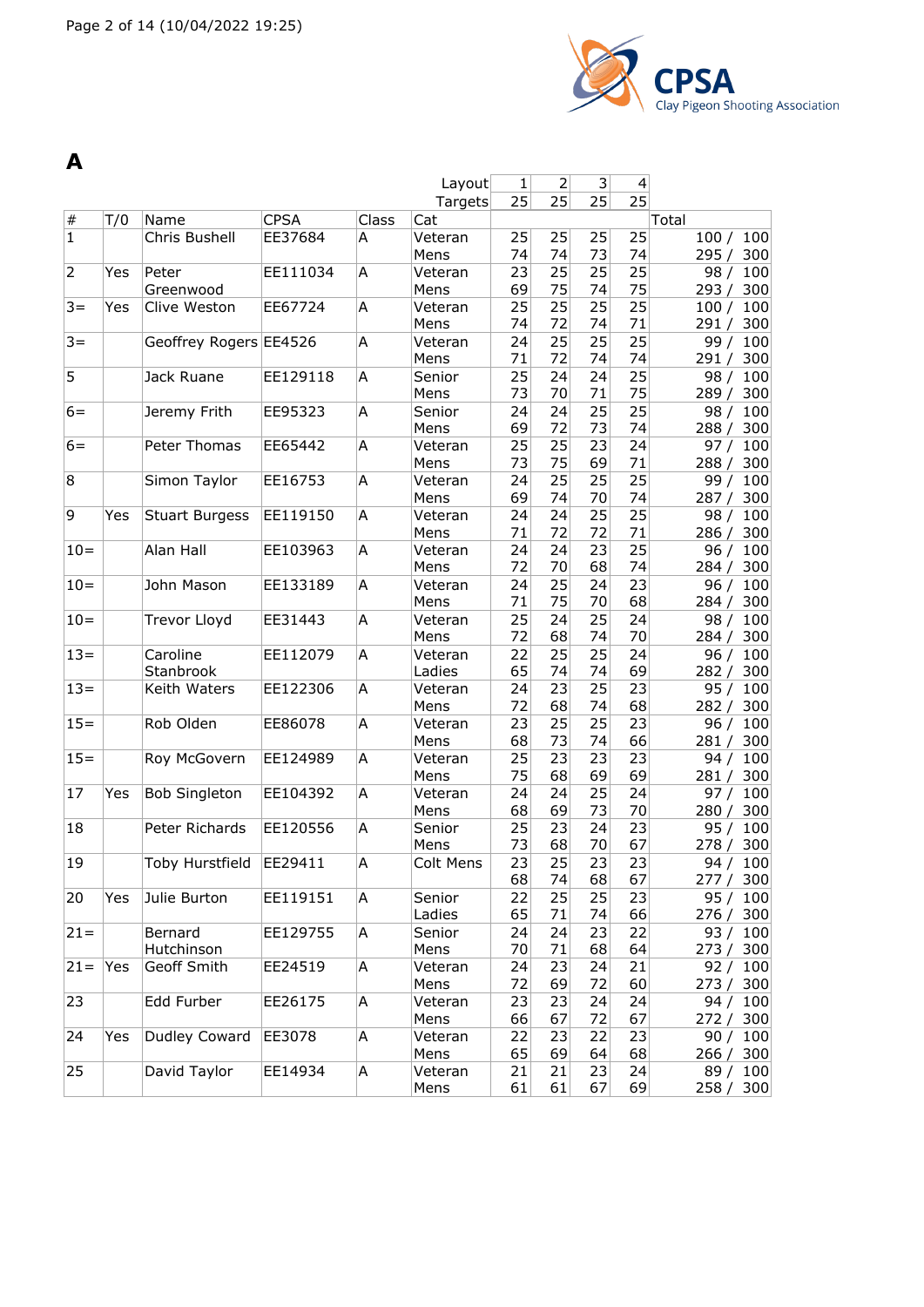

**B**

|                         |     |                          |             |       | Layout          | 1        | $\overline{2}$  | $\vert 3 \vert$ | $\overline{4}$  |                           |
|-------------------------|-----|--------------------------|-------------|-------|-----------------|----------|-----------------|-----------------|-----------------|---------------------------|
|                         |     |                          |             |       | Targets         | 25       | 25              | 25              | 25              |                           |
| $\#$                    | T/0 | Name                     | <b>CPSA</b> | Class | Cat             |          |                 |                 |                 | Total                     |
| $\mathbf{1}$            |     | Philip Jesson            | EE4524      | В     | Veteran         | 25       | 25              | 24              | 25              | 99/<br>100                |
|                         |     |                          |             |       | Mens            | 73       | 73              | 71              | 75              | 292/<br>300               |
| $\overline{2}$          |     | Alan Ellison             | EE7578      | В     | Veteran         | 24       | $\overline{25}$ | $\overline{25}$ | 24              | 100<br>98/                |
|                         |     |                          |             |       | Mens            | 71       | 74              | 74              | 71              | 290/<br>300               |
| 3                       |     | Jane                     | EE105606    | B     | Senior          | 25       | 25              | 23              | 23              | 96/<br>100                |
|                         |     | Hitchmough               |             |       | Ladies          | 75       | 73              | 67              | 69              | 300<br>284/               |
| $\overline{\mathbf{4}}$ |     | Adam Myers               | EE110081    | B     | Senior          | 24       | 23              | 25              | 24              | 100<br>96/                |
|                         |     |                          |             |       | Mens            | 69       | 68              | 74              | 72              | 283/<br>300               |
| $5 =$                   |     | Mr A Gardener            | EE7442      | B     | Veteran         | 24       | 24              | 24              | $\overline{24}$ | 96/<br>100                |
|                         |     |                          |             |       | Mens            | 70       | 70              | 69              | 70              | 279/<br>300               |
| $5 =$                   |     | Alan Williams            | EE42034     | B*    | Veteran         | 23       | 23              | 24              | 25              | 95/<br>100                |
|                         |     |                          |             |       | Mens            | 68       | 69              | 69              | 73              | 279 / 300                 |
| $5 =$                   | Yes | Vernon Lathwell EE108436 |             | В     | Veteran         | 24       | 24              | 23              | 24              | 95/<br>100                |
|                         |     |                          |             |       | Mens            | 71       | 71              | 68              | 69              | 279/<br>300               |
| 8                       |     | David                    | EE112080    | В     | Senior          | 24       | 24              | 22              | 24              | 94 /<br>100               |
|                         |     | Stanbrook                |             |       | Mens            | 72       | 71              | 65              | 70              | 278/<br>300               |
| $9=$                    |     | Keith                    | EE97758     | B     | Veteran         | 21       | 24              | 25              | 25              | 95/<br>100                |
|                         |     | Barningham               |             |       | Mens            | 60       | 70              | 73              | 74              | 300<br>277/               |
| $9=$                    |     | Kyle Hunt                | EE120442    | B     | Senior          | 24       | 22              | 23              | 25              | 100<br>94/                |
|                         |     |                          |             |       | Mens            | 68       | 66              | 68              | 75              | 300<br>277/               |
| $9=$                    |     | Neil Farnsworth          | EE128472    | В     | Senior          | 24       | 24              | 22              | 25              | 95/<br>100                |
|                         |     |                          |             |       | Mens            | 70       | 70              | 63              | 74              | 277/<br>300               |
| 12                      |     | Ian Hunt                 | EE115893    | В     | Senior          | 24       | 24              | 22<br>64        | 24              | 100<br>94 /               |
|                         |     |                          |             |       | Mens            | 72       | 69              |                 | 69              | 274/<br>300               |
| 13                      |     | John Kingston            | EE106003    | В     | Veteran         | 25       | 24              | 22              | 22              | 93 / 100                  |
| $14 =$                  |     |                          |             | B*    | Mens            | 73<br>23 | 71<br>23        | 64<br>24        | 63              | 271/<br>300               |
|                         |     | Chris Barker             | EE146364    |       | Senior          |          | 68              | 69              | 22              | 92/<br>100                |
| $14 =$                  |     |                          | EE141345    |       | Mens<br>Veteran | 68       | 24              | 24              | 65<br>24        | 300<br>270/<br>94/<br>100 |
|                         |     | Ian Kippax               |             | В     | Mens            | 22<br>63 | 70              | 67              | 70              | 270 / 300                 |
| $14 =$                  |     | <b>Troy Hunt</b>         | EE144295    | В     | Junior          | 23       | 24              | 25              | $\overline{21}$ | 93/<br>100                |
|                         |     |                          |             |       | Mens            | 65       | 71              | 73              | 61              | 300<br>270/               |
| 17                      |     | Robert Berry             | EE125819    | B     | Senior          | 24       | 23              | 24              | 23              | 94/<br>100                |
|                         |     |                          |             |       | Mens            | 69       | 63              | 71              | 66              | 300<br>269/               |
| 18                      |     | Gwyn Bevan               | EE138680    | B     | Veteran         | 21       | 24              | 24              | 23              | 100<br>92/                |
|                         |     |                          |             |       | Mens            | 60       | 71              | 70              | 65              | 300<br>266/               |
| $19 =$                  |     | Kane Hunt                | EE144293    | В     | Senior          | 25       | 21              | 23              | 22              | 91/<br>100                |
|                         |     |                          |             |       | Mens            | 70       | 59              | 68              | 65              | 262 / 300                 |
| $19 =$                  |     | Paul Harrison            | EE106360    | В     | Senior          | 21       | 22              | 24              | 22              | 89 / 100                  |
|                         |     |                          |             |       | Mens            | 61       | 64              | 71              | 66              | 262 / 300                 |
| $21 =$                  | Yes | Gordon                   | EE250       | В     | Veteran         | 24       | 19              | 24              | 22              | 89 / 100                  |
|                         |     | Farebrother              |             |       | Mens            | 71       | 55              | 70              | 64              | 260 / 300                 |
| $21 =$                  |     | Peter Bridger            | EE27558     | В     | Veteran         | 21       | 24              | 21              | 23              | 89 / 100                  |
|                         |     |                          |             |       | Mens            | 60       | 68              | 63              | 69              | 260 / 300                 |
| 23                      |     | Shaun Goth               | EE134941    | В     | Senior          | 22       | 22              | 21              | 25              | 90 / 100                  |
|                         |     |                          |             |       | Mens            | 63       | 63              | 60              | 72              | 258 / 300                 |
| 24                      |     | Gordon Mellor            | EE6631      | В     | Veteran         | 20       | 21              | 22              | 21              | 84 / 100                  |
|                         |     |                          |             |       | Mens            | 57       | 58              | 64              | 62              | 241 / 300                 |
| 25                      | Yes | Jeannette                | EE110724    | B     | Senior          | 22       | 20              | 20              | 21              | 83 / 100                  |
|                         |     | <b>Bushell</b>           |             |       | Ladies          | 64       | 57              | 56              | 62              | 239 / 300                 |
| 26                      |     | John Tennison            | EE124363    | В     | Veteran         | 21       | 23              | 20              | 18              | 82 / 100                  |
|                         |     |                          |             |       | Mens            | 61       | 68              | 58              | 51              | 238 / 300                 |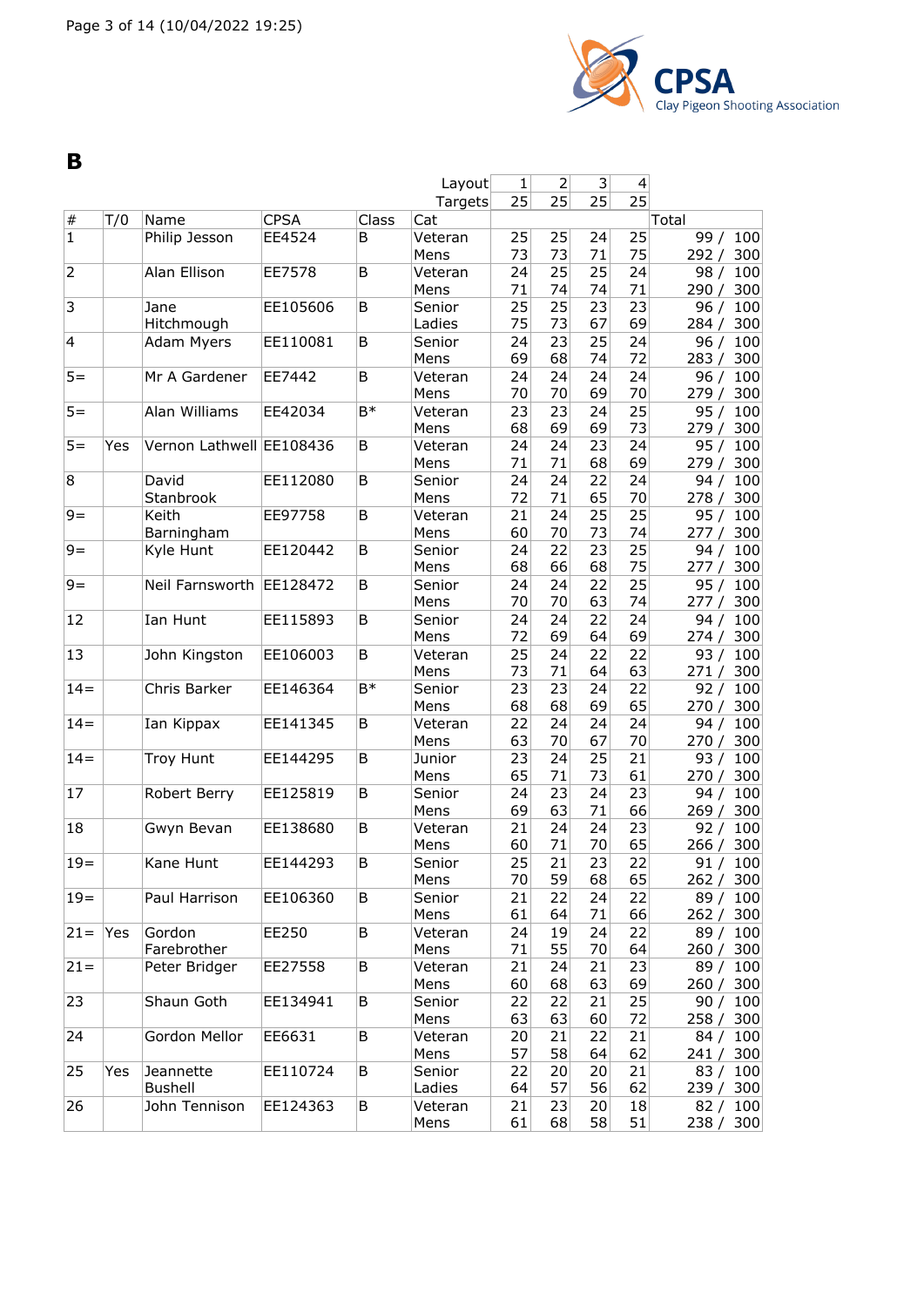

**C**

|                |     |                     |             |       | Layout           | 1  | 2  | 3  | 4  |              |
|----------------|-----|---------------------|-------------|-------|------------------|----|----|----|----|--------------|
|                |     |                     |             |       | Targets          | 25 | 25 | 25 | 25 |              |
| $\#$           | T/0 | Name                | <b>CPSA</b> | Class | Cat              |    |    |    |    | Total        |
| $\mathbf 1$    |     | Steven Smith        | EE145336    | C     | Senior           | 25 | 25 | 25 | 24 | 99/<br>100   |
|                |     |                     |             |       | Mens             | 74 | 74 | 73 | 70 | 300<br>291/  |
| $\overline{2}$ |     | Kenneth             | EE139223    | C     | Senior           | 24 | 25 | 23 | 24 | 96/<br>100   |
|                |     | Hudson              |             |       | Mens             | 69 | 71 | 65 | 70 | 300<br>275/  |
| $3 =$          |     | Chris Holden        | EE135113    | C     | Veteran          | 24 | 22 | 23 | 24 | 100<br>93/   |
|                |     |                     |             |       | Mens             | 72 | 63 | 66 | 71 | 300<br>272/  |
| $3 =$          |     | Ian Turtle          | EE121681    | C     | Senior           | 22 | 22 | 24 | 25 | 93/<br>100   |
|                |     |                     |             |       | Mens             | 64 | 62 | 72 | 74 | 300<br>272/  |
| 5              |     | Charlie Barker      | EE144128    | C     | <b>Colt Mens</b> | 23 | 22 | 23 | 22 | 100<br>90/   |
|                |     |                     |             |       |                  | 67 | 65 | 67 | 64 | 263/<br>300  |
| 6              |     | <b>Neil Passey</b>  | EE143173    | C     | Veteran          | 21 | 23 | 24 | 22 | 100<br>90/   |
|                |     |                     |             |       | Mens             | 61 | 68 | 70 | 63 | 300<br>262 / |
| $7 =$          |     | Stephen             | EE140869    | C     | Veteran          | 23 | 22 | 23 | 23 | 91/<br>100   |
|                |     | Scudder             |             |       | Mens             | 66 | 61 | 64 | 68 | 300<br>259/  |
| $7 =$          |     | <b>Trevor Lewis</b> | EE125004    | C     | Veteran          | 23 | 21 | 25 | 21 | 100<br>90/   |
|                |     |                     |             |       | Mens             | 66 | 61 | 71 | 61 | 259<br>300   |
| 9              | Yes | Robin Dennis        | EE141184    | C     | Veteran          | 21 | 24 | 22 | 21 | 88/<br>100   |
|                |     |                     |             |       | Mens             | 60 | 70 | 64 | 62 | 300<br>256/  |
| 10             |     | John Owen           | EE136022    | C     | Veteran          | 23 | 22 | 25 | 20 | 100<br>90/   |
|                |     |                     |             |       | Mens             | 66 | 61 | 71 | 57 | 255/<br>300  |
| 11             | Yes | Janine Dixon        | EE140909    | C     | Senior           | 21 | 22 | 22 | 23 | 88/<br>100   |
|                |     |                     |             |       | Ladies           | 60 | 65 | 61 | 67 | 253/<br>300  |
| 12             |     | Peter Dale          | EE107523    | C     | Senior           | 21 | 18 | 23 | 24 | 100<br>86/   |
|                |     |                     |             |       | Mens             | 59 | 52 | 69 | 69 | 249<br>300   |
| 13             | Yes | William             | EE111573    | C     | Veteran          | 18 | 22 | 23 | 21 | 84/<br>100   |
|                |     | Jenkinson           |             |       | Mens             | 54 | 61 | 66 | 63 | 300<br>244/  |
| 14             | Yes | Jessica Thomas      | EE144663    | C     | <b>Colt Mens</b> | 24 | 20 | 17 | 17 | 100<br>78 /  |
|                |     |                     |             |       |                  | 72 | 55 | 50 | 51 | 300<br>228/  |
| 15             | Yes | Phillip Terry       | EE72735     | C     | Veteran          | 20 | 16 | 23 | 15 | 100<br>74 /  |
|                |     |                     |             |       | Mens             | 54 | 47 | 63 | 43 | 300<br>207/  |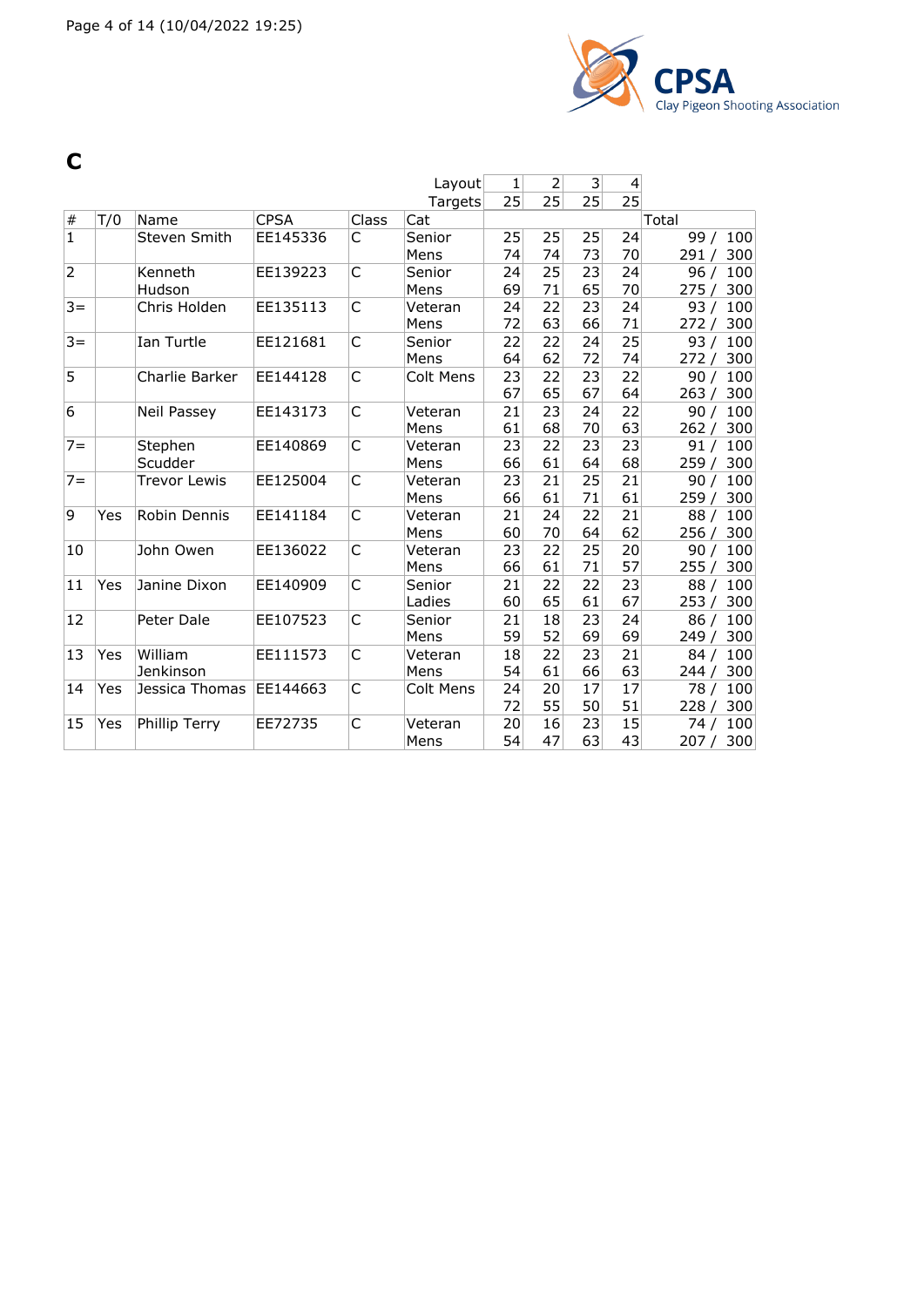

# **Colt**

|   |     |                           |             |       | Layout    |              |    | ∍  | 4               |                        |
|---|-----|---------------------------|-------------|-------|-----------|--------------|----|----|-----------------|------------------------|
|   |     |                           |             |       | Targets   | 25           | 25 | 25 | 25              |                        |
| # | T/0 | Name                      | <b>CPSA</b> | Class | Cat       |              |    |    |                 | Total                  |
|   |     | Toby Hurstfield           | EE29411     | A     | Colt Mens | $23^{\circ}$ | 25 | 23 | 23              | 100<br>94              |
|   |     |                           |             |       |           | 68           | 74 | 68 | 67              | 300<br>277/            |
| 2 |     | Charlie Barker            | EE144128    | C     | Colt Mens | 23           | 22 | 23 | 22 <sub>1</sub> | 100<br>90/             |
|   |     |                           |             |       |           | 67           | 65 | 67 | 64              | 263 / 300              |
| 3 | Yes | Jessica Thomas   EE144663 |             | C     | Colt Mens | 24           | 20 |    | 17              | 100<br>78 <sub>1</sub> |
|   |     |                           |             |       |           | 72           | 55 | 50 | 51              | 300<br>228             |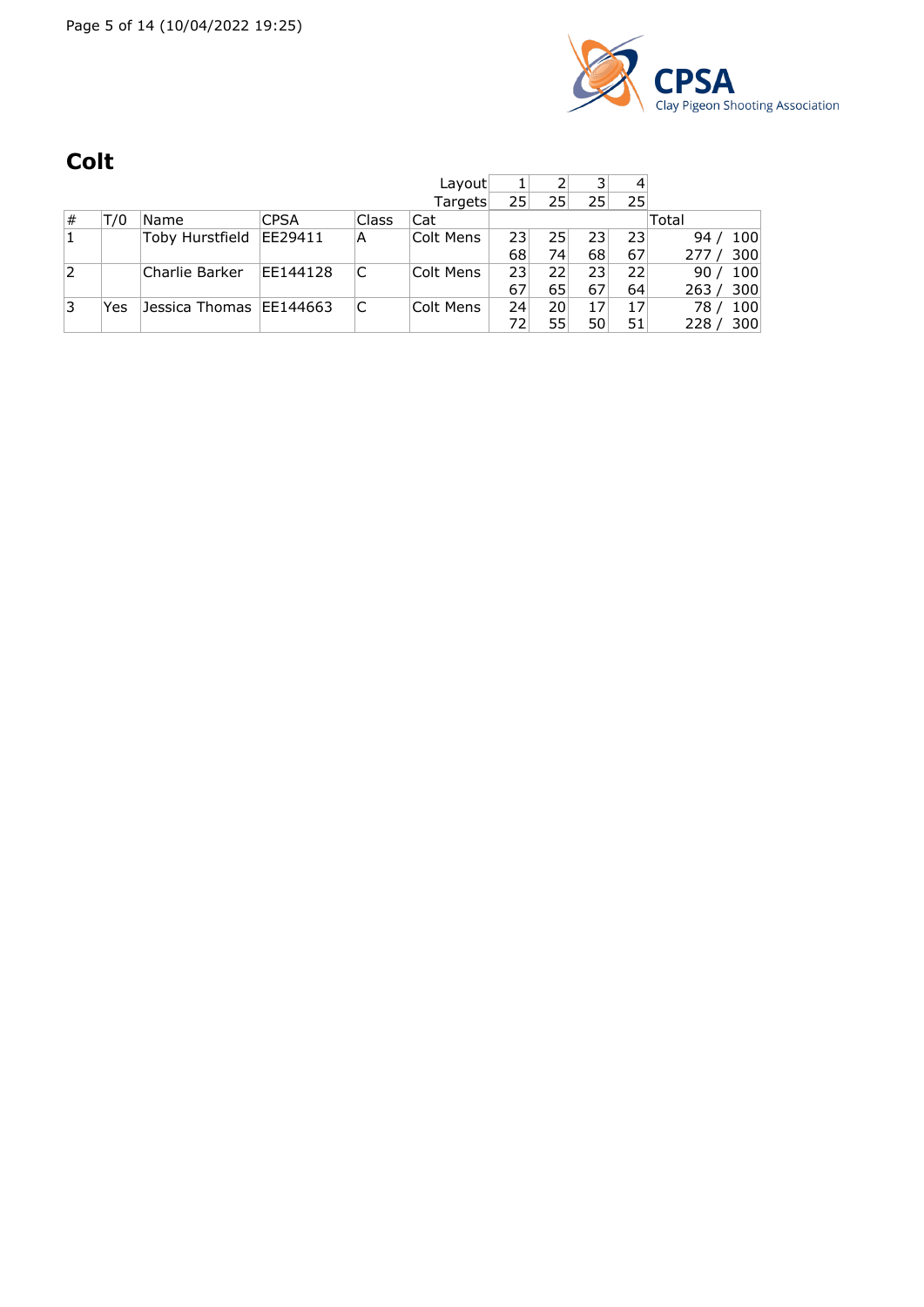

# **Junior**

|   |     |           |          |       | Layout  |    |     | ∍<br>ٮ | 4  |            |
|---|-----|-----------|----------|-------|---------|----|-----|--------|----|------------|
|   |     |           |          |       | Targets | 25 | つちし |        | 25 |            |
| # | T/0 | Name      | CPSA     | Class | Cat     |    |     |        |    | Total      |
|   |     | Troy Hunt | EE144295 | B     | Junior  | つつ | 24  |        |    | 100<br>93  |
|   |     |           |          |       | Mens    | 65 |     |        | 61 | 300<br>270 |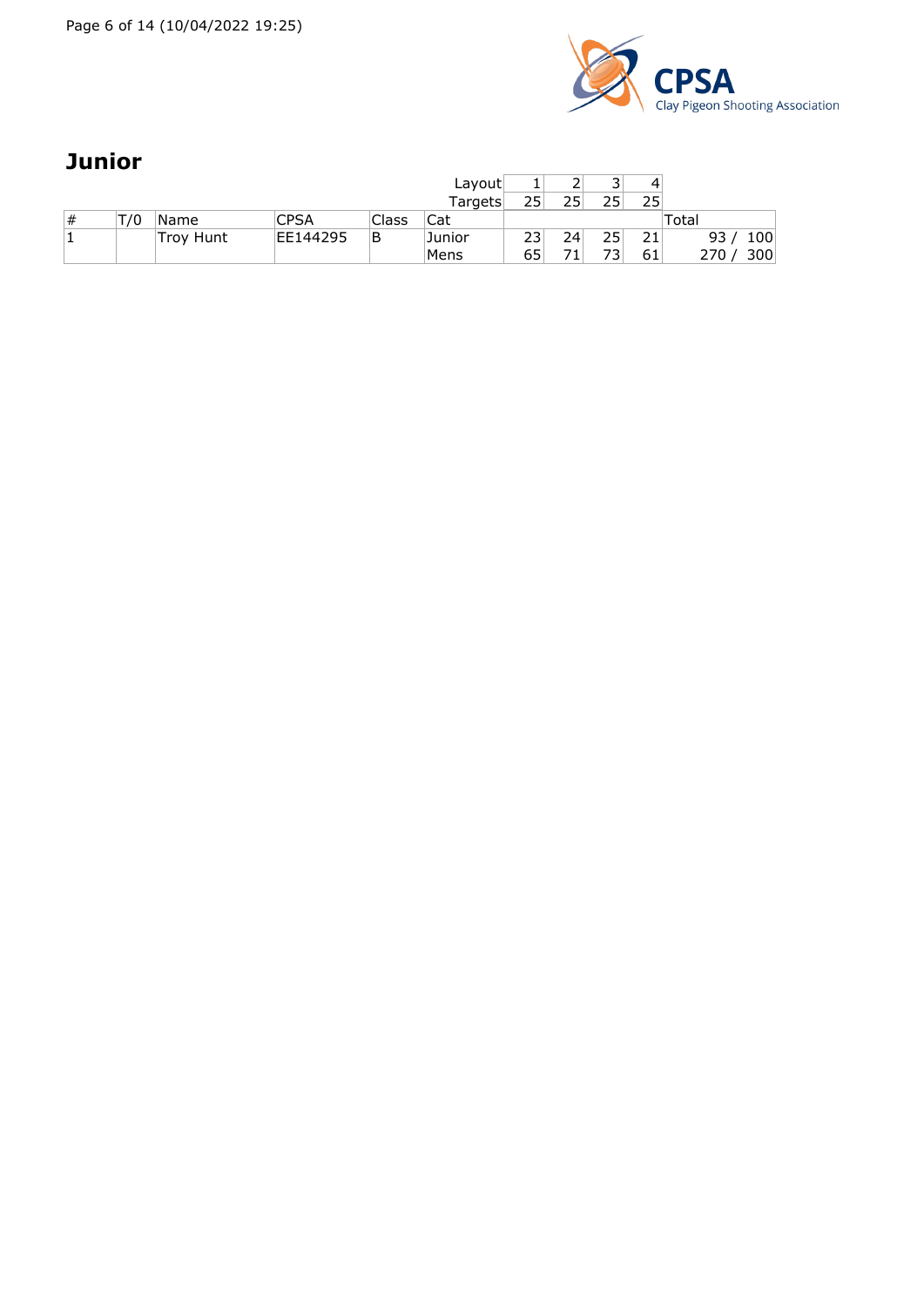Page 7 of 14 (10/04/2022 19:25)



### **Ladies**

|      |     |              |             |              | Layout  |    |    | 3  | 4               |              |
|------|-----|--------------|-------------|--------------|---------|----|----|----|-----------------|--------------|
|      |     |              |             |              | Targets | 25 | 25 | 25 | 25 <sup>1</sup> |              |
| $\#$ | T/0 | Name         | <b>CPSA</b> | <b>Class</b> | Cat     |    |    |    |                 | Total        |
| 1    |     | Jane         | EE105606    | B            | Senior  | 25 | 25 | 23 | 23              | 100<br>96    |
|      |     | Hitchmough   |             |              | Ladies  | 75 | 73 | 67 | 69              | 300<br>، 284 |
| 2    |     | Caroline     | EE112079    | A            | Veteran | 22 | 25 | 25 | 24              | 96<br>100    |
|      |     | Stanbrook    |             |              | Ladies  | 65 | 74 | 74 | 69              | 300<br>282 / |
| 3    | Yes | Julie Burton | EE119151    | A            | Senior  | 22 | 25 | 25 | 23              | 100<br>95    |
|      |     |              |             |              | Ladies  | 65 | 71 | 74 | 66              | 300<br>، 276 |
| 4    | Yes | Janine Dixon | EE140909    | С            | Senior  | 21 | 22 | 22 | 23              | 100<br>88    |
|      |     |              |             |              | Ladies  | 60 | 65 | 61 | 67              | 300<br>253/  |
| 5    | Yes | Jeannette    | EE110724    | B            | Senior  | 22 | 20 | 20 | 21              | 100<br>83    |
|      |     | Bushell      |             |              | Ladies  | 64 | 57 | 56 | 62              | 300<br>239   |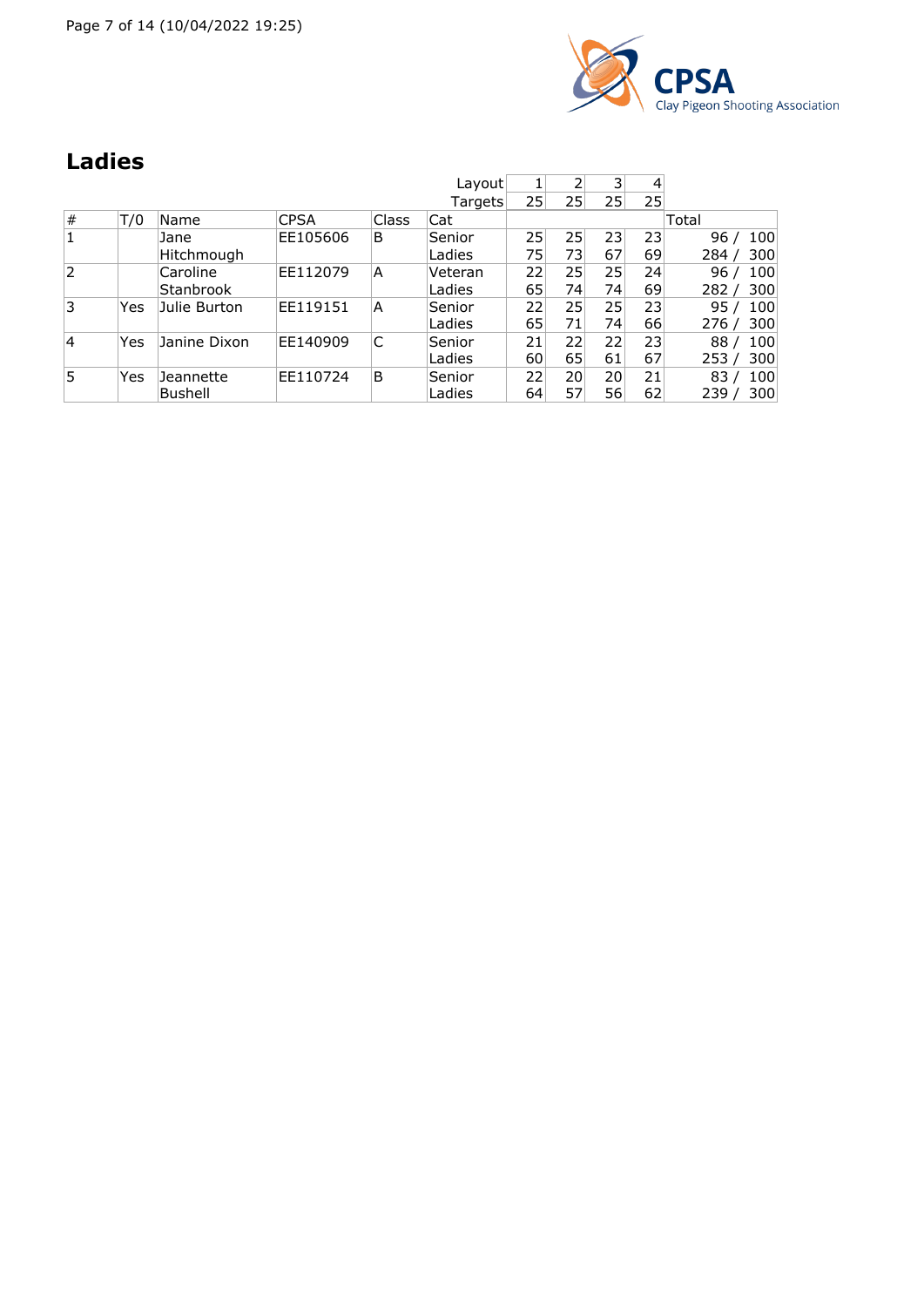

#### **Mens**

|                |     |                        |              |       | Layout          | 1        | $\mathsf{2}$          | 3 <sup>2</sup> | 4               |                             |
|----------------|-----|------------------------|--------------|-------|-----------------|----------|-----------------------|----------------|-----------------|-----------------------------|
|                |     |                        |              |       | Targets         | 25       | 25                    | 25             | $\overline{25}$ |                             |
| $\#$           | T/0 | Name                   | <b>CPSA</b>  | Class | Cat             |          |                       |                |                 | Total                       |
| $\overline{1}$ |     | David Baugh            | <b>WW375</b> | AA    | Veteran<br>Mens | 25<br>75 | 25<br>75              | 25<br>74       | 25<br>74        | 100<br>100/<br>300<br>298/  |
| $\overline{2}$ |     | Chris Bushell          | EE37684      | Α     | Veteran<br>Mens | 25<br>74 | 25<br>74              | 25<br>73       | 25<br>74        | 100<br>100/<br>295/<br>300  |
| $3 =$          |     | Peter Relph            | EE105605     | AA    | Senior          | 25       | 25                    | 25             | 24              | 100<br>99/                  |
|                |     |                        |              |       | Mens            | 74       | 74                    | 74             | 72              | 294/<br>300                 |
| $3 =$          |     | Shaun<br>Gardener      | EE100330     | AA    | Senior<br>Mens  | 24<br>71 | 25<br>74              | 25<br>74       | 25<br>75        | 100<br>99/<br>300<br>294/   |
| 5              | Yes | Peter                  | EE111034     | A     | Veteran         | 23       | 25                    | 25             | 25              | 100<br>98/                  |
|                |     | Greenwood              |              |       | Mens            | 69       | 75                    | 74             | 75              | 293 / 300                   |
| $6=$           |     | Christopher            | EE43566      | AA    | Senior          | 25       | 24                    | 25             | 24              | 100<br>98/                  |
|                |     | Moule                  |              |       | Mens            | 74       | 72<br>$\overline{25}$ | 74<br>24       | 72              | 300<br>292/                 |
| $6=$           |     | Philip Jesson          | EE4524       | B     | Veteran<br>Mens | 25<br>73 | 73                    | 71             | 25<br>75        | 99/<br>100<br>300<br>292/   |
| $8 =$          | Yes | Clive Weston           | EE67724      | Α     | Veteran         | 25       | 25                    | 25             | 25              | 100<br>100/                 |
|                |     |                        |              |       | Mens            | 74       | 72                    | 74             | 71              | 291/<br>300                 |
| $8 =$          |     | Geoffrey Rogers EE4526 |              | Α     | Veteran<br>Mens | 24<br>71 | 25<br>72              | 25<br>74       | 25<br>74        | 100<br>99/<br>300           |
| $8 =$          |     | Steven Smith           | EE145336     | C     | Senior          | 25       | 25                    | 25             | 24              | 291/<br>100<br>99/          |
|                |     |                        |              |       | Mens            | 74       | 74                    | 73             | 70              | 300<br>291/                 |
| $11 =$         |     | Alan Ellison           | EE7578       | B     | Veteran         | 24       | 25                    | 25             | 24              | 98/<br>100                  |
|                |     |                        |              |       | Mens            | 71       | 74                    | 74             | 71              | 300<br>290/                 |
| $11 =$         |     | Jeremy<br>Ayshford     | EE128715     | AA    | Senior<br>Mens  | 25<br>75 | 23<br>69              | 25<br>73       | 25<br>73        | 100<br>98/<br>300<br>290/   |
| $13 =$         |     | Daniel Price           | EE133087     | AA    | Senior          | 23       | 24                    | 25             | 25              | 100<br>97/                  |
|                |     |                        |              |       | Mens            | 69       | 71                    | 75             | 74              | 300<br>289 /                |
| $13 =$         |     | Jack Ruane             | EE129118     | Α     | Senior          | 25       | 24                    | 24             | $\overline{25}$ | 100<br>98/                  |
|                |     |                        |              |       | Mens            | 73       | 70                    | 71             | 75              | 300<br>289 /                |
| $15 =$         |     | Jeremy Frith           | EE95323      | Α     | Senior<br>Mens  | 24<br>69 | 24<br>72              | 25<br>73       | 25<br>74        | 98/<br>100<br>300<br>288/   |
| $15 =$         |     | Peter Thomas           | EE65442      | Α     | Veteran         | 25       | 25                    | 23             | 24              | 100<br>97/                  |
|                |     |                        |              |       | Mens            | 73       | 75                    | 69             | 71              | 300<br>288 /                |
| $15 =$         |     | <b>Robert Haines</b>   | EE116979     | AA    | Veteran         | 24       | 25                    | 24<br>72       | 24<br>71        | 100<br>97 $/$               |
| $18 =$         |     | Anthony Dore           | EE31935      | AA    | Mens<br>Veteran | 71<br>25 | 74<br>24              | 25             | 22              | 300<br>288 /<br>100<br>96/  |
|                |     |                        |              |       | Mens            | 75       | 72                    | 75             | 65              | 300<br>287/                 |
| $18 =$         |     | Simon Taylor           | EE16753      | Α     | Veteran         | 24       | 25                    | 25             | 25              | 100<br>99/                  |
|                |     |                        |              |       | Mens            | 69       | 74                    | 70             | 74              | 287 /<br>300                |
| 20             | Yes | <b>Stuart Burgess</b>  | EE119150     | Α     | Veteran         | 24       | 24                    | 25             | 25              | 98 /<br>100                 |
| 21             |     | Jason Linnell          | EE128135     | AA    | Mens<br>Senior  | 71<br>24 | 72<br>24              | 72<br>25       | 71<br>24        | 286 / 300<br>97 $/$<br>100  |
|                |     |                        |              |       | Mens            | 70       | 72                    | 73             | 70              | 285/<br>300                 |
| $22 =$         |     | Alan Hall              | EE103963     | Α     | Veteran         | 24       | 24                    | 23             | 25              | 96/<br>100                  |
|                |     | John Mason             |              |       | Mens            | 72       | 70                    | 68             | 74              | 300<br>284 /                |
| $22 =$         |     |                        | EE133189     | Α     | Veteran<br>Mens | 24<br>71 | 25<br>75              | 24<br>70       | 23<br>68        | 100<br>96 /<br>300<br>284 / |
| $22 =$         |     | Trevor Lloyd           | EE31443      | Α     | Veteran         | 25       | 24                    | 25             | 24              | 98 / 100                    |
|                |     |                        |              |       | Mens            | 72       | 68                    | 74             | 70              | 284 / 300                   |
| 25             |     | <b>Adam Myers</b>      | EE110081     | B     | Senior          | 24       | 23                    | 25             | 24<br>72        | 96/<br>100                  |
| 26             |     | Keith Waters           | EE122306     | А     | Mens<br>Veteran | 69<br>24 | 68<br>23              | 74<br>25       | 23              | 283/<br>300<br>100<br>95/   |
|                |     |                        |              |       | Mens            | 72       | 68                    | 74             | 68              | 282 / 300                   |
| $27 =$         |     | Rob Olden              | EE86078      | Α     | Veteran         | 23       | 25                    | 25             | 23              | 96 / 100                    |
|                |     |                        |              |       | Mens            | 68       | 73                    | 74             | 66              | 281 / 300                   |
| $27 =$         |     | Roy McGovern           | EE124989     | А     | Veteran         | 25       | 23                    | 23             | 23              | 94 /<br>100                 |
|                |     |                        |              |       | Mens            | 75       | 68                    | 69             | 69              | 281/<br>300                 |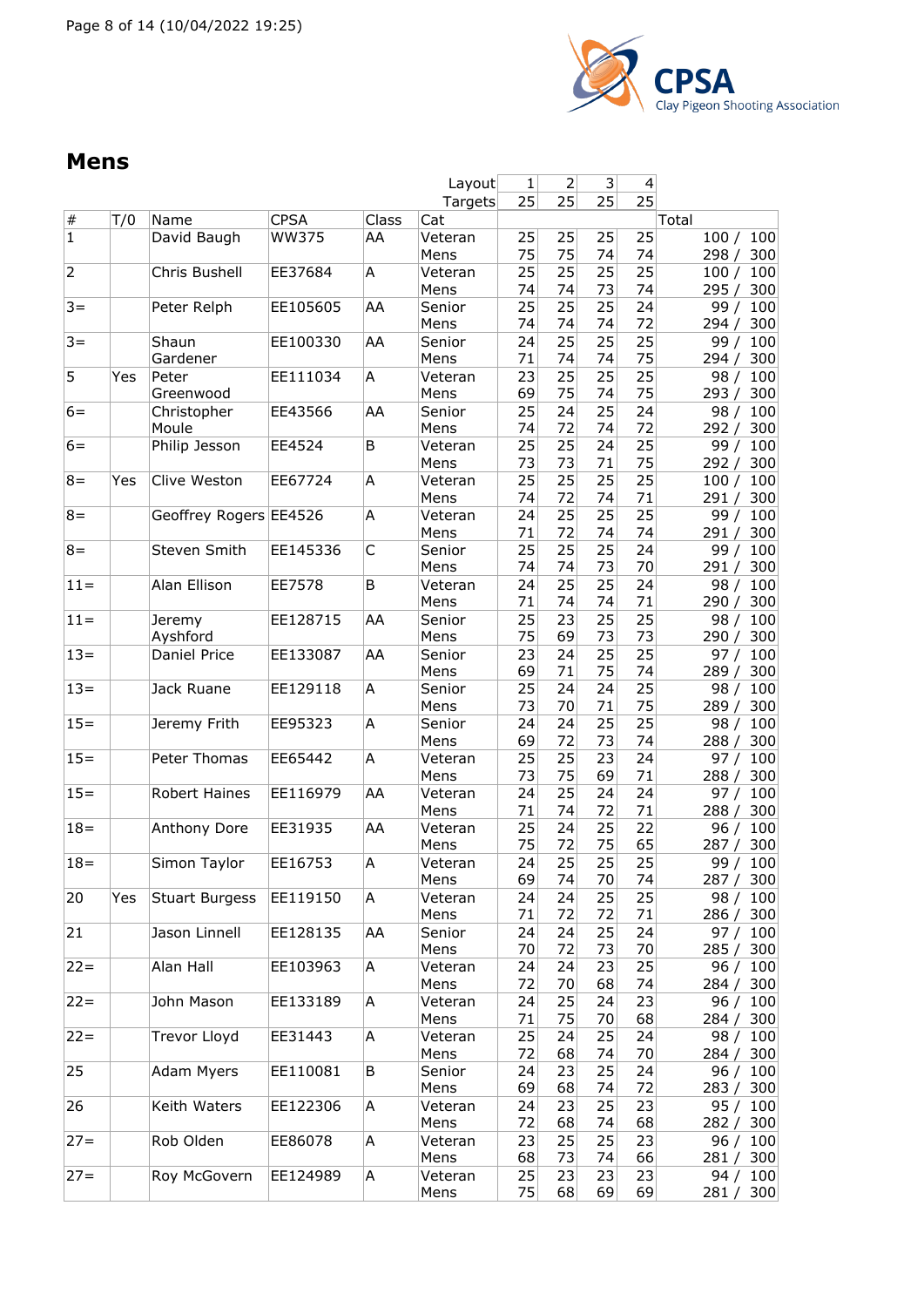

| 24<br>Mr A Gardener<br>EE7442<br>Veteran<br>24<br>24<br>24<br>96/<br>B<br>100<br>70<br>70<br>70<br>69<br>Mens<br>279/<br>300<br>23<br>25<br>Alan Williams<br>$B*$<br>23<br>24<br>EE42034<br>95/<br>100<br>Veteran<br>69<br>73<br>68<br>69<br>279/<br>Mens<br>300<br>24<br>Yes<br>Vernon Lathwell EE108436<br>B<br>24<br>24<br>23<br>95/<br>100<br>Veteran<br>69<br>71<br>71<br>68<br>300<br>Mens<br>279/<br>EE112080<br>B<br>24<br>24<br>22<br>24<br>94/<br>David<br>Senior<br>100<br>Stanbrook<br>65<br>72<br>71<br>70<br>Mens<br>278 / 300<br>$33 =$<br>EE71462<br>24<br>24<br>24<br>John Yarwood<br>AA<br>23<br>Veteran<br>95 /<br>100<br>72<br>69<br>69<br>68<br>Mens<br>278/<br>300<br>24<br>23<br>23<br>100<br>Paul Sant<br>EE125165<br>AA<br>Senior<br>24<br>94/<br>70<br>69<br>68<br>71<br>278/<br>300<br>Mens<br>25<br>23<br>Peter Richards<br>EE120556<br>Α<br>Senior<br>23<br>24<br>95/<br>100<br>73<br>68<br>70<br>67<br>278 / 300<br>Mens<br>25<br>25<br>Keith<br>EE97758<br>Veteran<br>21<br>24<br>95/<br>В<br>100<br>74<br>Barningham<br>60<br>70<br>73<br>Mens<br>277 / 300<br>25<br>$37 =$<br>22<br>23<br>Kyle Hunt<br>EE120442<br>B<br>Senior<br>24<br>94 /<br>100<br>68<br>75<br>68<br>66<br>300<br>Mens<br>277/<br>25<br>$37 =$<br>B<br>22<br>95/<br>Neil Farnsworth<br>EE128472<br>24<br>24<br>100<br>Senior<br>63<br>74<br>Mens<br>70<br>70<br>277/<br>300<br>$37 =$<br>A<br>25<br>23<br>23<br>Toby Hurstfield<br>EE29411<br>Colt Mens<br>23<br>100<br>94 /<br>67<br>68<br>74<br>68<br>300<br>277 /<br>25<br>Kenneth<br>C<br>23<br>EE139223<br>Senior<br>24<br>24<br>96/<br>100<br>71<br>65<br>70<br>Hudson<br>Mens<br>69<br>275 / 300<br>$\overline{22}$<br>42<br>24<br>24<br>Ian Hunt<br>EE115893<br>B<br>Senior<br>24<br>100<br>94/<br>72<br>69<br>64<br>69<br>300<br>Mens<br>274/<br>$43=$<br>23<br>22<br>Bernard<br>EE129755<br>A<br>Senior<br>24<br>24<br>93/<br>100<br>Hutchinson<br>70<br>71<br>68<br>64<br>Mens<br>273/<br>300<br>$43 =$<br>23<br>21<br>Geoff Smith<br>EE24519<br>A<br>Veteran<br>24<br>24<br>92/<br>Yes<br>100<br>72<br>69<br>72<br>60<br>Mens<br>300<br>273 /<br>$45 =$<br>23<br>Chris Holden<br>EE135113<br>C<br>Veteran<br>24<br>22<br>24<br>93/<br>100<br>71<br>72<br>63<br>66<br>Mens<br>300<br>272 /<br>23<br>23<br>24<br>Edd Furber<br>EE26175<br>Α<br>24<br>94/<br>100<br>Veteran<br>66<br>67<br>72<br>67<br>272/<br>300<br>Mens<br>C<br>25<br>Ian Turtle<br>22<br>24<br>100<br>EE121681<br>22<br>93/<br>Senior<br>64<br>62<br>72<br>74<br>Mens<br>272/<br>300<br>22<br>22<br>48<br>EE106003<br>B<br>24<br>John Kingston<br>Veteran<br>25<br>93/<br>100<br>73<br>71<br>63<br>64<br>271 / 300<br>Mens<br>$49 =$<br>Chris Barker<br>$B*$<br>92 / 100<br>EE146364<br>Senior<br>23<br>23<br>24<br>22<br>68<br>68<br>69<br>65<br>Mens<br>270/<br>300<br>$49 =$<br>Ian Kippax<br>B<br>22<br>24<br>24<br>100<br>EE141345<br>Veteran<br>24<br>94/<br>63<br>70<br>Mens<br>67<br>70<br>270 / 300<br>Troy Hunt<br>B<br>24<br>25<br>21<br>EE144295<br>Junior<br>23<br>93/<br>100<br>65<br>71<br>73<br>61<br>300<br>Mens<br>270 /<br>52<br>Robert Berry<br>23<br>24<br>EE125819<br>В<br>Senior<br>24<br>23<br>94 /<br>100<br>69<br>63<br>71<br>66<br>Mens<br>269 / 300<br>$53 =$<br>Dudley Coward<br>23<br>EE3078<br>22<br>22<br>23<br>Yes<br>A<br>90/<br>100<br>Veteran<br>65<br>69<br>64<br>68<br>266/<br>300<br>Mens<br>$53 =$<br>24<br>24<br>23<br>Gwyn Bevan<br>EE138680<br>В<br>Veteran<br>21<br>92/<br>100<br>65<br>Mens<br>60<br>71<br>70<br>266 / 300<br>55<br>Charlie Barker<br>С<br>22<br>23<br>EE144128<br>Colt Mens<br>23<br>22<br>90 /<br>100<br>67<br>65<br>67<br>64<br>263 /<br>300<br>Kane Hunt<br>EE144293<br>25<br>21<br>Senior<br>23<br>22<br>100<br>В<br>91 /<br>70<br>59<br>68<br>65<br>Mens<br>262 / 300<br>23<br>$56 =$<br>С<br>24<br>22<br>Neil Passey<br>EE143173<br>21<br>90/<br>100<br>Veteran<br>63<br>61<br>68<br>70<br>262 /<br>300<br>Mens<br>$56 =$<br>Paul Harrison<br>EE106360<br>B<br>21<br>22<br>24<br>22<br>89/<br>100<br>Senior<br>61<br>Mens<br>64<br>71<br>66<br>262 / 300<br>$59=$<br>Gordon<br>B<br>19<br>Yes<br>EE250<br>Veteran<br>24<br>24<br>22<br>89/<br>100<br>Farebrother<br>55<br>Mens<br>71<br>70<br>64<br>260 / 300 | 29              | Yes | <b>Bob Singleton</b> | EE104392 | A | Veteran<br>Mens | 24<br>68 | 24<br>69 | 25<br>73 | 24<br>70 | 97 / 100<br>280/<br>300 |
|---------------------------------------------------------------------------------------------------------------------------------------------------------------------------------------------------------------------------------------------------------------------------------------------------------------------------------------------------------------------------------------------------------------------------------------------------------------------------------------------------------------------------------------------------------------------------------------------------------------------------------------------------------------------------------------------------------------------------------------------------------------------------------------------------------------------------------------------------------------------------------------------------------------------------------------------------------------------------------------------------------------------------------------------------------------------------------------------------------------------------------------------------------------------------------------------------------------------------------------------------------------------------------------------------------------------------------------------------------------------------------------------------------------------------------------------------------------------------------------------------------------------------------------------------------------------------------------------------------------------------------------------------------------------------------------------------------------------------------------------------------------------------------------------------------------------------------------------------------------------------------------------------------------------------------------------------------------------------------------------------------------------------------------------------------------------------------------------------------------------------------------------------------------------------------------------------------------------------------------------------------------------------------------------------------------------------------------------------------------------------------------------------------------------------------------------------------------------------------------------------------------------------------------------------------------------------------------------------------------------------------------------------------------------------------------------------------------------------------------------------------------------------------------------------------------------------------------------------------------------------------------------------------------------------------------------------------------------------------------------------------------------------------------------------------------------------------------------------------------------------------------------------------------------------------------------------------------------------------------------------------------------------------------------------------------------------------------------------------------------------------------------------------------------------------------------------------------------------------------------------------------------------------------------------------------------------------------------------------------------------------------------------------------------------------------------------------------------------------------------------------------------------------------------------------------------------------------------------------------------------------------------------------------------------------------------------------------------------------------------------------------------------------------------------------------------------------------------------------------------------------------------------------------------------------------------------------------------|-----------------|-----|----------------------|----------|---|-----------------|----------|----------|----------|----------|-------------------------|
|                                                                                                                                                                                                                                                                                                                                                                                                                                                                                                                                                                                                                                                                                                                                                                                                                                                                                                                                                                                                                                                                                                                                                                                                                                                                                                                                                                                                                                                                                                                                                                                                                                                                                                                                                                                                                                                                                                                                                                                                                                                                                                                                                                                                                                                                                                                                                                                                                                                                                                                                                                                                                                                                                                                                                                                                                                                                                                                                                                                                                                                                                                                                                                                                                                                                                                                                                                                                                                                                                                                                                                                                                                                                                                                                                                                                                                                                                                                                                                                                                                                                                                                                                                                                                     | $30 =$          |     |                      |          |   |                 |          |          |          |          |                         |
|                                                                                                                                                                                                                                                                                                                                                                                                                                                                                                                                                                                                                                                                                                                                                                                                                                                                                                                                                                                                                                                                                                                                                                                                                                                                                                                                                                                                                                                                                                                                                                                                                                                                                                                                                                                                                                                                                                                                                                                                                                                                                                                                                                                                                                                                                                                                                                                                                                                                                                                                                                                                                                                                                                                                                                                                                                                                                                                                                                                                                                                                                                                                                                                                                                                                                                                                                                                                                                                                                                                                                                                                                                                                                                                                                                                                                                                                                                                                                                                                                                                                                                                                                                                                                     | $30=$           |     |                      |          |   |                 |          |          |          |          |                         |
|                                                                                                                                                                                                                                                                                                                                                                                                                                                                                                                                                                                                                                                                                                                                                                                                                                                                                                                                                                                                                                                                                                                                                                                                                                                                                                                                                                                                                                                                                                                                                                                                                                                                                                                                                                                                                                                                                                                                                                                                                                                                                                                                                                                                                                                                                                                                                                                                                                                                                                                                                                                                                                                                                                                                                                                                                                                                                                                                                                                                                                                                                                                                                                                                                                                                                                                                                                                                                                                                                                                                                                                                                                                                                                                                                                                                                                                                                                                                                                                                                                                                                                                                                                                                                     | $\overline{30}$ |     |                      |          |   |                 |          |          |          |          |                         |
|                                                                                                                                                                                                                                                                                                                                                                                                                                                                                                                                                                                                                                                                                                                                                                                                                                                                                                                                                                                                                                                                                                                                                                                                                                                                                                                                                                                                                                                                                                                                                                                                                                                                                                                                                                                                                                                                                                                                                                                                                                                                                                                                                                                                                                                                                                                                                                                                                                                                                                                                                                                                                                                                                                                                                                                                                                                                                                                                                                                                                                                                                                                                                                                                                                                                                                                                                                                                                                                                                                                                                                                                                                                                                                                                                                                                                                                                                                                                                                                                                                                                                                                                                                                                                     | $33 =$          |     |                      |          |   |                 |          |          |          |          |                         |
|                                                                                                                                                                                                                                                                                                                                                                                                                                                                                                                                                                                                                                                                                                                                                                                                                                                                                                                                                                                                                                                                                                                                                                                                                                                                                                                                                                                                                                                                                                                                                                                                                                                                                                                                                                                                                                                                                                                                                                                                                                                                                                                                                                                                                                                                                                                                                                                                                                                                                                                                                                                                                                                                                                                                                                                                                                                                                                                                                                                                                                                                                                                                                                                                                                                                                                                                                                                                                                                                                                                                                                                                                                                                                                                                                                                                                                                                                                                                                                                                                                                                                                                                                                                                                     |                 |     |                      |          |   |                 |          |          |          |          |                         |
|                                                                                                                                                                                                                                                                                                                                                                                                                                                                                                                                                                                                                                                                                                                                                                                                                                                                                                                                                                                                                                                                                                                                                                                                                                                                                                                                                                                                                                                                                                                                                                                                                                                                                                                                                                                                                                                                                                                                                                                                                                                                                                                                                                                                                                                                                                                                                                                                                                                                                                                                                                                                                                                                                                                                                                                                                                                                                                                                                                                                                                                                                                                                                                                                                                                                                                                                                                                                                                                                                                                                                                                                                                                                                                                                                                                                                                                                                                                                                                                                                                                                                                                                                                                                                     |                 |     |                      |          |   |                 |          |          |          |          |                         |
|                                                                                                                                                                                                                                                                                                                                                                                                                                                                                                                                                                                                                                                                                                                                                                                                                                                                                                                                                                                                                                                                                                                                                                                                                                                                                                                                                                                                                                                                                                                                                                                                                                                                                                                                                                                                                                                                                                                                                                                                                                                                                                                                                                                                                                                                                                                                                                                                                                                                                                                                                                                                                                                                                                                                                                                                                                                                                                                                                                                                                                                                                                                                                                                                                                                                                                                                                                                                                                                                                                                                                                                                                                                                                                                                                                                                                                                                                                                                                                                                                                                                                                                                                                                                                     | $33 =$          |     |                      |          |   |                 |          |          |          |          |                         |
|                                                                                                                                                                                                                                                                                                                                                                                                                                                                                                                                                                                                                                                                                                                                                                                                                                                                                                                                                                                                                                                                                                                                                                                                                                                                                                                                                                                                                                                                                                                                                                                                                                                                                                                                                                                                                                                                                                                                                                                                                                                                                                                                                                                                                                                                                                                                                                                                                                                                                                                                                                                                                                                                                                                                                                                                                                                                                                                                                                                                                                                                                                                                                                                                                                                                                                                                                                                                                                                                                                                                                                                                                                                                                                                                                                                                                                                                                                                                                                                                                                                                                                                                                                                                                     | $33 =$          |     |                      |          |   |                 |          |          |          |          |                         |
|                                                                                                                                                                                                                                                                                                                                                                                                                                                                                                                                                                                                                                                                                                                                                                                                                                                                                                                                                                                                                                                                                                                                                                                                                                                                                                                                                                                                                                                                                                                                                                                                                                                                                                                                                                                                                                                                                                                                                                                                                                                                                                                                                                                                                                                                                                                                                                                                                                                                                                                                                                                                                                                                                                                                                                                                                                                                                                                                                                                                                                                                                                                                                                                                                                                                                                                                                                                                                                                                                                                                                                                                                                                                                                                                                                                                                                                                                                                                                                                                                                                                                                                                                                                                                     | $37 =$          |     |                      |          |   |                 |          |          |          |          |                         |
|                                                                                                                                                                                                                                                                                                                                                                                                                                                                                                                                                                                                                                                                                                                                                                                                                                                                                                                                                                                                                                                                                                                                                                                                                                                                                                                                                                                                                                                                                                                                                                                                                                                                                                                                                                                                                                                                                                                                                                                                                                                                                                                                                                                                                                                                                                                                                                                                                                                                                                                                                                                                                                                                                                                                                                                                                                                                                                                                                                                                                                                                                                                                                                                                                                                                                                                                                                                                                                                                                                                                                                                                                                                                                                                                                                                                                                                                                                                                                                                                                                                                                                                                                                                                                     |                 |     |                      |          |   |                 |          |          |          |          |                         |
|                                                                                                                                                                                                                                                                                                                                                                                                                                                                                                                                                                                                                                                                                                                                                                                                                                                                                                                                                                                                                                                                                                                                                                                                                                                                                                                                                                                                                                                                                                                                                                                                                                                                                                                                                                                                                                                                                                                                                                                                                                                                                                                                                                                                                                                                                                                                                                                                                                                                                                                                                                                                                                                                                                                                                                                                                                                                                                                                                                                                                                                                                                                                                                                                                                                                                                                                                                                                                                                                                                                                                                                                                                                                                                                                                                                                                                                                                                                                                                                                                                                                                                                                                                                                                     |                 |     |                      |          |   |                 |          |          |          |          |                         |
|                                                                                                                                                                                                                                                                                                                                                                                                                                                                                                                                                                                                                                                                                                                                                                                                                                                                                                                                                                                                                                                                                                                                                                                                                                                                                                                                                                                                                                                                                                                                                                                                                                                                                                                                                                                                                                                                                                                                                                                                                                                                                                                                                                                                                                                                                                                                                                                                                                                                                                                                                                                                                                                                                                                                                                                                                                                                                                                                                                                                                                                                                                                                                                                                                                                                                                                                                                                                                                                                                                                                                                                                                                                                                                                                                                                                                                                                                                                                                                                                                                                                                                                                                                                                                     |                 |     |                      |          |   |                 |          |          |          |          |                         |
|                                                                                                                                                                                                                                                                                                                                                                                                                                                                                                                                                                                                                                                                                                                                                                                                                                                                                                                                                                                                                                                                                                                                                                                                                                                                                                                                                                                                                                                                                                                                                                                                                                                                                                                                                                                                                                                                                                                                                                                                                                                                                                                                                                                                                                                                                                                                                                                                                                                                                                                                                                                                                                                                                                                                                                                                                                                                                                                                                                                                                                                                                                                                                                                                                                                                                                                                                                                                                                                                                                                                                                                                                                                                                                                                                                                                                                                                                                                                                                                                                                                                                                                                                                                                                     |                 |     |                      |          |   |                 |          |          |          |          |                         |
|                                                                                                                                                                                                                                                                                                                                                                                                                                                                                                                                                                                                                                                                                                                                                                                                                                                                                                                                                                                                                                                                                                                                                                                                                                                                                                                                                                                                                                                                                                                                                                                                                                                                                                                                                                                                                                                                                                                                                                                                                                                                                                                                                                                                                                                                                                                                                                                                                                                                                                                                                                                                                                                                                                                                                                                                                                                                                                                                                                                                                                                                                                                                                                                                                                                                                                                                                                                                                                                                                                                                                                                                                                                                                                                                                                                                                                                                                                                                                                                                                                                                                                                                                                                                                     |                 |     |                      |          |   |                 |          |          |          |          |                         |
|                                                                                                                                                                                                                                                                                                                                                                                                                                                                                                                                                                                                                                                                                                                                                                                                                                                                                                                                                                                                                                                                                                                                                                                                                                                                                                                                                                                                                                                                                                                                                                                                                                                                                                                                                                                                                                                                                                                                                                                                                                                                                                                                                                                                                                                                                                                                                                                                                                                                                                                                                                                                                                                                                                                                                                                                                                                                                                                                                                                                                                                                                                                                                                                                                                                                                                                                                                                                                                                                                                                                                                                                                                                                                                                                                                                                                                                                                                                                                                                                                                                                                                                                                                                                                     |                 |     |                      |          |   |                 |          |          |          |          |                         |
|                                                                                                                                                                                                                                                                                                                                                                                                                                                                                                                                                                                                                                                                                                                                                                                                                                                                                                                                                                                                                                                                                                                                                                                                                                                                                                                                                                                                                                                                                                                                                                                                                                                                                                                                                                                                                                                                                                                                                                                                                                                                                                                                                                                                                                                                                                                                                                                                                                                                                                                                                                                                                                                                                                                                                                                                                                                                                                                                                                                                                                                                                                                                                                                                                                                                                                                                                                                                                                                                                                                                                                                                                                                                                                                                                                                                                                                                                                                                                                                                                                                                                                                                                                                                                     | 41              |     |                      |          |   |                 |          |          |          |          |                         |
|                                                                                                                                                                                                                                                                                                                                                                                                                                                                                                                                                                                                                                                                                                                                                                                                                                                                                                                                                                                                                                                                                                                                                                                                                                                                                                                                                                                                                                                                                                                                                                                                                                                                                                                                                                                                                                                                                                                                                                                                                                                                                                                                                                                                                                                                                                                                                                                                                                                                                                                                                                                                                                                                                                                                                                                                                                                                                                                                                                                                                                                                                                                                                                                                                                                                                                                                                                                                                                                                                                                                                                                                                                                                                                                                                                                                                                                                                                                                                                                                                                                                                                                                                                                                                     |                 |     |                      |          |   |                 |          |          |          |          |                         |
|                                                                                                                                                                                                                                                                                                                                                                                                                                                                                                                                                                                                                                                                                                                                                                                                                                                                                                                                                                                                                                                                                                                                                                                                                                                                                                                                                                                                                                                                                                                                                                                                                                                                                                                                                                                                                                                                                                                                                                                                                                                                                                                                                                                                                                                                                                                                                                                                                                                                                                                                                                                                                                                                                                                                                                                                                                                                                                                                                                                                                                                                                                                                                                                                                                                                                                                                                                                                                                                                                                                                                                                                                                                                                                                                                                                                                                                                                                                                                                                                                                                                                                                                                                                                                     |                 |     |                      |          |   |                 |          |          |          |          |                         |
|                                                                                                                                                                                                                                                                                                                                                                                                                                                                                                                                                                                                                                                                                                                                                                                                                                                                                                                                                                                                                                                                                                                                                                                                                                                                                                                                                                                                                                                                                                                                                                                                                                                                                                                                                                                                                                                                                                                                                                                                                                                                                                                                                                                                                                                                                                                                                                                                                                                                                                                                                                                                                                                                                                                                                                                                                                                                                                                                                                                                                                                                                                                                                                                                                                                                                                                                                                                                                                                                                                                                                                                                                                                                                                                                                                                                                                                                                                                                                                                                                                                                                                                                                                                                                     |                 |     |                      |          |   |                 |          |          |          |          |                         |
|                                                                                                                                                                                                                                                                                                                                                                                                                                                                                                                                                                                                                                                                                                                                                                                                                                                                                                                                                                                                                                                                                                                                                                                                                                                                                                                                                                                                                                                                                                                                                                                                                                                                                                                                                                                                                                                                                                                                                                                                                                                                                                                                                                                                                                                                                                                                                                                                                                                                                                                                                                                                                                                                                                                                                                                                                                                                                                                                                                                                                                                                                                                                                                                                                                                                                                                                                                                                                                                                                                                                                                                                                                                                                                                                                                                                                                                                                                                                                                                                                                                                                                                                                                                                                     |                 |     |                      |          |   |                 |          |          |          |          |                         |
|                                                                                                                                                                                                                                                                                                                                                                                                                                                                                                                                                                                                                                                                                                                                                                                                                                                                                                                                                                                                                                                                                                                                                                                                                                                                                                                                                                                                                                                                                                                                                                                                                                                                                                                                                                                                                                                                                                                                                                                                                                                                                                                                                                                                                                                                                                                                                                                                                                                                                                                                                                                                                                                                                                                                                                                                                                                                                                                                                                                                                                                                                                                                                                                                                                                                                                                                                                                                                                                                                                                                                                                                                                                                                                                                                                                                                                                                                                                                                                                                                                                                                                                                                                                                                     |                 |     |                      |          |   |                 |          |          |          |          |                         |
|                                                                                                                                                                                                                                                                                                                                                                                                                                                                                                                                                                                                                                                                                                                                                                                                                                                                                                                                                                                                                                                                                                                                                                                                                                                                                                                                                                                                                                                                                                                                                                                                                                                                                                                                                                                                                                                                                                                                                                                                                                                                                                                                                                                                                                                                                                                                                                                                                                                                                                                                                                                                                                                                                                                                                                                                                                                                                                                                                                                                                                                                                                                                                                                                                                                                                                                                                                                                                                                                                                                                                                                                                                                                                                                                                                                                                                                                                                                                                                                                                                                                                                                                                                                                                     |                 |     |                      |          |   |                 |          |          |          |          |                         |
|                                                                                                                                                                                                                                                                                                                                                                                                                                                                                                                                                                                                                                                                                                                                                                                                                                                                                                                                                                                                                                                                                                                                                                                                                                                                                                                                                                                                                                                                                                                                                                                                                                                                                                                                                                                                                                                                                                                                                                                                                                                                                                                                                                                                                                                                                                                                                                                                                                                                                                                                                                                                                                                                                                                                                                                                                                                                                                                                                                                                                                                                                                                                                                                                                                                                                                                                                                                                                                                                                                                                                                                                                                                                                                                                                                                                                                                                                                                                                                                                                                                                                                                                                                                                                     |                 |     |                      |          |   |                 |          |          |          |          |                         |
|                                                                                                                                                                                                                                                                                                                                                                                                                                                                                                                                                                                                                                                                                                                                                                                                                                                                                                                                                                                                                                                                                                                                                                                                                                                                                                                                                                                                                                                                                                                                                                                                                                                                                                                                                                                                                                                                                                                                                                                                                                                                                                                                                                                                                                                                                                                                                                                                                                                                                                                                                                                                                                                                                                                                                                                                                                                                                                                                                                                                                                                                                                                                                                                                                                                                                                                                                                                                                                                                                                                                                                                                                                                                                                                                                                                                                                                                                                                                                                                                                                                                                                                                                                                                                     |                 |     |                      |          |   |                 |          |          |          |          |                         |
|                                                                                                                                                                                                                                                                                                                                                                                                                                                                                                                                                                                                                                                                                                                                                                                                                                                                                                                                                                                                                                                                                                                                                                                                                                                                                                                                                                                                                                                                                                                                                                                                                                                                                                                                                                                                                                                                                                                                                                                                                                                                                                                                                                                                                                                                                                                                                                                                                                                                                                                                                                                                                                                                                                                                                                                                                                                                                                                                                                                                                                                                                                                                                                                                                                                                                                                                                                                                                                                                                                                                                                                                                                                                                                                                                                                                                                                                                                                                                                                                                                                                                                                                                                                                                     | $45 =$          |     |                      |          |   |                 |          |          |          |          |                         |
|                                                                                                                                                                                                                                                                                                                                                                                                                                                                                                                                                                                                                                                                                                                                                                                                                                                                                                                                                                                                                                                                                                                                                                                                                                                                                                                                                                                                                                                                                                                                                                                                                                                                                                                                                                                                                                                                                                                                                                                                                                                                                                                                                                                                                                                                                                                                                                                                                                                                                                                                                                                                                                                                                                                                                                                                                                                                                                                                                                                                                                                                                                                                                                                                                                                                                                                                                                                                                                                                                                                                                                                                                                                                                                                                                                                                                                                                                                                                                                                                                                                                                                                                                                                                                     |                 |     |                      |          |   |                 |          |          |          |          |                         |
|                                                                                                                                                                                                                                                                                                                                                                                                                                                                                                                                                                                                                                                                                                                                                                                                                                                                                                                                                                                                                                                                                                                                                                                                                                                                                                                                                                                                                                                                                                                                                                                                                                                                                                                                                                                                                                                                                                                                                                                                                                                                                                                                                                                                                                                                                                                                                                                                                                                                                                                                                                                                                                                                                                                                                                                                                                                                                                                                                                                                                                                                                                                                                                                                                                                                                                                                                                                                                                                                                                                                                                                                                                                                                                                                                                                                                                                                                                                                                                                                                                                                                                                                                                                                                     | $45=$           |     |                      |          |   |                 |          |          |          |          |                         |
|                                                                                                                                                                                                                                                                                                                                                                                                                                                                                                                                                                                                                                                                                                                                                                                                                                                                                                                                                                                                                                                                                                                                                                                                                                                                                                                                                                                                                                                                                                                                                                                                                                                                                                                                                                                                                                                                                                                                                                                                                                                                                                                                                                                                                                                                                                                                                                                                                                                                                                                                                                                                                                                                                                                                                                                                                                                                                                                                                                                                                                                                                                                                                                                                                                                                                                                                                                                                                                                                                                                                                                                                                                                                                                                                                                                                                                                                                                                                                                                                                                                                                                                                                                                                                     |                 |     |                      |          |   |                 |          |          |          |          |                         |
|                                                                                                                                                                                                                                                                                                                                                                                                                                                                                                                                                                                                                                                                                                                                                                                                                                                                                                                                                                                                                                                                                                                                                                                                                                                                                                                                                                                                                                                                                                                                                                                                                                                                                                                                                                                                                                                                                                                                                                                                                                                                                                                                                                                                                                                                                                                                                                                                                                                                                                                                                                                                                                                                                                                                                                                                                                                                                                                                                                                                                                                                                                                                                                                                                                                                                                                                                                                                                                                                                                                                                                                                                                                                                                                                                                                                                                                                                                                                                                                                                                                                                                                                                                                                                     |                 |     |                      |          |   |                 |          |          |          |          |                         |
|                                                                                                                                                                                                                                                                                                                                                                                                                                                                                                                                                                                                                                                                                                                                                                                                                                                                                                                                                                                                                                                                                                                                                                                                                                                                                                                                                                                                                                                                                                                                                                                                                                                                                                                                                                                                                                                                                                                                                                                                                                                                                                                                                                                                                                                                                                                                                                                                                                                                                                                                                                                                                                                                                                                                                                                                                                                                                                                                                                                                                                                                                                                                                                                                                                                                                                                                                                                                                                                                                                                                                                                                                                                                                                                                                                                                                                                                                                                                                                                                                                                                                                                                                                                                                     |                 |     |                      |          |   |                 |          |          |          |          |                         |
|                                                                                                                                                                                                                                                                                                                                                                                                                                                                                                                                                                                                                                                                                                                                                                                                                                                                                                                                                                                                                                                                                                                                                                                                                                                                                                                                                                                                                                                                                                                                                                                                                                                                                                                                                                                                                                                                                                                                                                                                                                                                                                                                                                                                                                                                                                                                                                                                                                                                                                                                                                                                                                                                                                                                                                                                                                                                                                                                                                                                                                                                                                                                                                                                                                                                                                                                                                                                                                                                                                                                                                                                                                                                                                                                                                                                                                                                                                                                                                                                                                                                                                                                                                                                                     |                 |     |                      |          |   |                 |          |          |          |          |                         |
|                                                                                                                                                                                                                                                                                                                                                                                                                                                                                                                                                                                                                                                                                                                                                                                                                                                                                                                                                                                                                                                                                                                                                                                                                                                                                                                                                                                                                                                                                                                                                                                                                                                                                                                                                                                                                                                                                                                                                                                                                                                                                                                                                                                                                                                                                                                                                                                                                                                                                                                                                                                                                                                                                                                                                                                                                                                                                                                                                                                                                                                                                                                                                                                                                                                                                                                                                                                                                                                                                                                                                                                                                                                                                                                                                                                                                                                                                                                                                                                                                                                                                                                                                                                                                     |                 |     |                      |          |   |                 |          |          |          |          |                         |
|                                                                                                                                                                                                                                                                                                                                                                                                                                                                                                                                                                                                                                                                                                                                                                                                                                                                                                                                                                                                                                                                                                                                                                                                                                                                                                                                                                                                                                                                                                                                                                                                                                                                                                                                                                                                                                                                                                                                                                                                                                                                                                                                                                                                                                                                                                                                                                                                                                                                                                                                                                                                                                                                                                                                                                                                                                                                                                                                                                                                                                                                                                                                                                                                                                                                                                                                                                                                                                                                                                                                                                                                                                                                                                                                                                                                                                                                                                                                                                                                                                                                                                                                                                                                                     |                 |     |                      |          |   |                 |          |          |          |          |                         |
|                                                                                                                                                                                                                                                                                                                                                                                                                                                                                                                                                                                                                                                                                                                                                                                                                                                                                                                                                                                                                                                                                                                                                                                                                                                                                                                                                                                                                                                                                                                                                                                                                                                                                                                                                                                                                                                                                                                                                                                                                                                                                                                                                                                                                                                                                                                                                                                                                                                                                                                                                                                                                                                                                                                                                                                                                                                                                                                                                                                                                                                                                                                                                                                                                                                                                                                                                                                                                                                                                                                                                                                                                                                                                                                                                                                                                                                                                                                                                                                                                                                                                                                                                                                                                     | $49 =$          |     |                      |          |   |                 |          |          |          |          |                         |
|                                                                                                                                                                                                                                                                                                                                                                                                                                                                                                                                                                                                                                                                                                                                                                                                                                                                                                                                                                                                                                                                                                                                                                                                                                                                                                                                                                                                                                                                                                                                                                                                                                                                                                                                                                                                                                                                                                                                                                                                                                                                                                                                                                                                                                                                                                                                                                                                                                                                                                                                                                                                                                                                                                                                                                                                                                                                                                                                                                                                                                                                                                                                                                                                                                                                                                                                                                                                                                                                                                                                                                                                                                                                                                                                                                                                                                                                                                                                                                                                                                                                                                                                                                                                                     |                 |     |                      |          |   |                 |          |          |          |          |                         |
|                                                                                                                                                                                                                                                                                                                                                                                                                                                                                                                                                                                                                                                                                                                                                                                                                                                                                                                                                                                                                                                                                                                                                                                                                                                                                                                                                                                                                                                                                                                                                                                                                                                                                                                                                                                                                                                                                                                                                                                                                                                                                                                                                                                                                                                                                                                                                                                                                                                                                                                                                                                                                                                                                                                                                                                                                                                                                                                                                                                                                                                                                                                                                                                                                                                                                                                                                                                                                                                                                                                                                                                                                                                                                                                                                                                                                                                                                                                                                                                                                                                                                                                                                                                                                     |                 |     |                      |          |   |                 |          |          |          |          |                         |
|                                                                                                                                                                                                                                                                                                                                                                                                                                                                                                                                                                                                                                                                                                                                                                                                                                                                                                                                                                                                                                                                                                                                                                                                                                                                                                                                                                                                                                                                                                                                                                                                                                                                                                                                                                                                                                                                                                                                                                                                                                                                                                                                                                                                                                                                                                                                                                                                                                                                                                                                                                                                                                                                                                                                                                                                                                                                                                                                                                                                                                                                                                                                                                                                                                                                                                                                                                                                                                                                                                                                                                                                                                                                                                                                                                                                                                                                                                                                                                                                                                                                                                                                                                                                                     |                 |     |                      |          |   |                 |          |          |          |          |                         |
|                                                                                                                                                                                                                                                                                                                                                                                                                                                                                                                                                                                                                                                                                                                                                                                                                                                                                                                                                                                                                                                                                                                                                                                                                                                                                                                                                                                                                                                                                                                                                                                                                                                                                                                                                                                                                                                                                                                                                                                                                                                                                                                                                                                                                                                                                                                                                                                                                                                                                                                                                                                                                                                                                                                                                                                                                                                                                                                                                                                                                                                                                                                                                                                                                                                                                                                                                                                                                                                                                                                                                                                                                                                                                                                                                                                                                                                                                                                                                                                                                                                                                                                                                                                                                     |                 |     |                      |          |   |                 |          |          |          |          |                         |
|                                                                                                                                                                                                                                                                                                                                                                                                                                                                                                                                                                                                                                                                                                                                                                                                                                                                                                                                                                                                                                                                                                                                                                                                                                                                                                                                                                                                                                                                                                                                                                                                                                                                                                                                                                                                                                                                                                                                                                                                                                                                                                                                                                                                                                                                                                                                                                                                                                                                                                                                                                                                                                                                                                                                                                                                                                                                                                                                                                                                                                                                                                                                                                                                                                                                                                                                                                                                                                                                                                                                                                                                                                                                                                                                                                                                                                                                                                                                                                                                                                                                                                                                                                                                                     |                 |     |                      |          |   |                 |          |          |          |          |                         |
|                                                                                                                                                                                                                                                                                                                                                                                                                                                                                                                                                                                                                                                                                                                                                                                                                                                                                                                                                                                                                                                                                                                                                                                                                                                                                                                                                                                                                                                                                                                                                                                                                                                                                                                                                                                                                                                                                                                                                                                                                                                                                                                                                                                                                                                                                                                                                                                                                                                                                                                                                                                                                                                                                                                                                                                                                                                                                                                                                                                                                                                                                                                                                                                                                                                                                                                                                                                                                                                                                                                                                                                                                                                                                                                                                                                                                                                                                                                                                                                                                                                                                                                                                                                                                     |                 |     |                      |          |   |                 |          |          |          |          |                         |
|                                                                                                                                                                                                                                                                                                                                                                                                                                                                                                                                                                                                                                                                                                                                                                                                                                                                                                                                                                                                                                                                                                                                                                                                                                                                                                                                                                                                                                                                                                                                                                                                                                                                                                                                                                                                                                                                                                                                                                                                                                                                                                                                                                                                                                                                                                                                                                                                                                                                                                                                                                                                                                                                                                                                                                                                                                                                                                                                                                                                                                                                                                                                                                                                                                                                                                                                                                                                                                                                                                                                                                                                                                                                                                                                                                                                                                                                                                                                                                                                                                                                                                                                                                                                                     |                 |     |                      |          |   |                 |          |          |          |          |                         |
|                                                                                                                                                                                                                                                                                                                                                                                                                                                                                                                                                                                                                                                                                                                                                                                                                                                                                                                                                                                                                                                                                                                                                                                                                                                                                                                                                                                                                                                                                                                                                                                                                                                                                                                                                                                                                                                                                                                                                                                                                                                                                                                                                                                                                                                                                                                                                                                                                                                                                                                                                                                                                                                                                                                                                                                                                                                                                                                                                                                                                                                                                                                                                                                                                                                                                                                                                                                                                                                                                                                                                                                                                                                                                                                                                                                                                                                                                                                                                                                                                                                                                                                                                                                                                     |                 |     |                      |          |   |                 |          |          |          |          |                         |
|                                                                                                                                                                                                                                                                                                                                                                                                                                                                                                                                                                                                                                                                                                                                                                                                                                                                                                                                                                                                                                                                                                                                                                                                                                                                                                                                                                                                                                                                                                                                                                                                                                                                                                                                                                                                                                                                                                                                                                                                                                                                                                                                                                                                                                                                                                                                                                                                                                                                                                                                                                                                                                                                                                                                                                                                                                                                                                                                                                                                                                                                                                                                                                                                                                                                                                                                                                                                                                                                                                                                                                                                                                                                                                                                                                                                                                                                                                                                                                                                                                                                                                                                                                                                                     | $56 =$          |     |                      |          |   |                 |          |          |          |          |                         |
|                                                                                                                                                                                                                                                                                                                                                                                                                                                                                                                                                                                                                                                                                                                                                                                                                                                                                                                                                                                                                                                                                                                                                                                                                                                                                                                                                                                                                                                                                                                                                                                                                                                                                                                                                                                                                                                                                                                                                                                                                                                                                                                                                                                                                                                                                                                                                                                                                                                                                                                                                                                                                                                                                                                                                                                                                                                                                                                                                                                                                                                                                                                                                                                                                                                                                                                                                                                                                                                                                                                                                                                                                                                                                                                                                                                                                                                                                                                                                                                                                                                                                                                                                                                                                     |                 |     |                      |          |   |                 |          |          |          |          |                         |
|                                                                                                                                                                                                                                                                                                                                                                                                                                                                                                                                                                                                                                                                                                                                                                                                                                                                                                                                                                                                                                                                                                                                                                                                                                                                                                                                                                                                                                                                                                                                                                                                                                                                                                                                                                                                                                                                                                                                                                                                                                                                                                                                                                                                                                                                                                                                                                                                                                                                                                                                                                                                                                                                                                                                                                                                                                                                                                                                                                                                                                                                                                                                                                                                                                                                                                                                                                                                                                                                                                                                                                                                                                                                                                                                                                                                                                                                                                                                                                                                                                                                                                                                                                                                                     |                 |     |                      |          |   |                 |          |          |          |          |                         |
|                                                                                                                                                                                                                                                                                                                                                                                                                                                                                                                                                                                                                                                                                                                                                                                                                                                                                                                                                                                                                                                                                                                                                                                                                                                                                                                                                                                                                                                                                                                                                                                                                                                                                                                                                                                                                                                                                                                                                                                                                                                                                                                                                                                                                                                                                                                                                                                                                                                                                                                                                                                                                                                                                                                                                                                                                                                                                                                                                                                                                                                                                                                                                                                                                                                                                                                                                                                                                                                                                                                                                                                                                                                                                                                                                                                                                                                                                                                                                                                                                                                                                                                                                                                                                     |                 |     |                      |          |   |                 |          |          |          |          |                         |
|                                                                                                                                                                                                                                                                                                                                                                                                                                                                                                                                                                                                                                                                                                                                                                                                                                                                                                                                                                                                                                                                                                                                                                                                                                                                                                                                                                                                                                                                                                                                                                                                                                                                                                                                                                                                                                                                                                                                                                                                                                                                                                                                                                                                                                                                                                                                                                                                                                                                                                                                                                                                                                                                                                                                                                                                                                                                                                                                                                                                                                                                                                                                                                                                                                                                                                                                                                                                                                                                                                                                                                                                                                                                                                                                                                                                                                                                                                                                                                                                                                                                                                                                                                                                                     |                 |     |                      |          |   |                 |          |          |          |          |                         |
|                                                                                                                                                                                                                                                                                                                                                                                                                                                                                                                                                                                                                                                                                                                                                                                                                                                                                                                                                                                                                                                                                                                                                                                                                                                                                                                                                                                                                                                                                                                                                                                                                                                                                                                                                                                                                                                                                                                                                                                                                                                                                                                                                                                                                                                                                                                                                                                                                                                                                                                                                                                                                                                                                                                                                                                                                                                                                                                                                                                                                                                                                                                                                                                                                                                                                                                                                                                                                                                                                                                                                                                                                                                                                                                                                                                                                                                                                                                                                                                                                                                                                                                                                                                                                     |                 |     |                      |          |   |                 |          |          |          |          |                         |
|                                                                                                                                                                                                                                                                                                                                                                                                                                                                                                                                                                                                                                                                                                                                                                                                                                                                                                                                                                                                                                                                                                                                                                                                                                                                                                                                                                                                                                                                                                                                                                                                                                                                                                                                                                                                                                                                                                                                                                                                                                                                                                                                                                                                                                                                                                                                                                                                                                                                                                                                                                                                                                                                                                                                                                                                                                                                                                                                                                                                                                                                                                                                                                                                                                                                                                                                                                                                                                                                                                                                                                                                                                                                                                                                                                                                                                                                                                                                                                                                                                                                                                                                                                                                                     |                 |     |                      |          |   |                 |          |          |          |          |                         |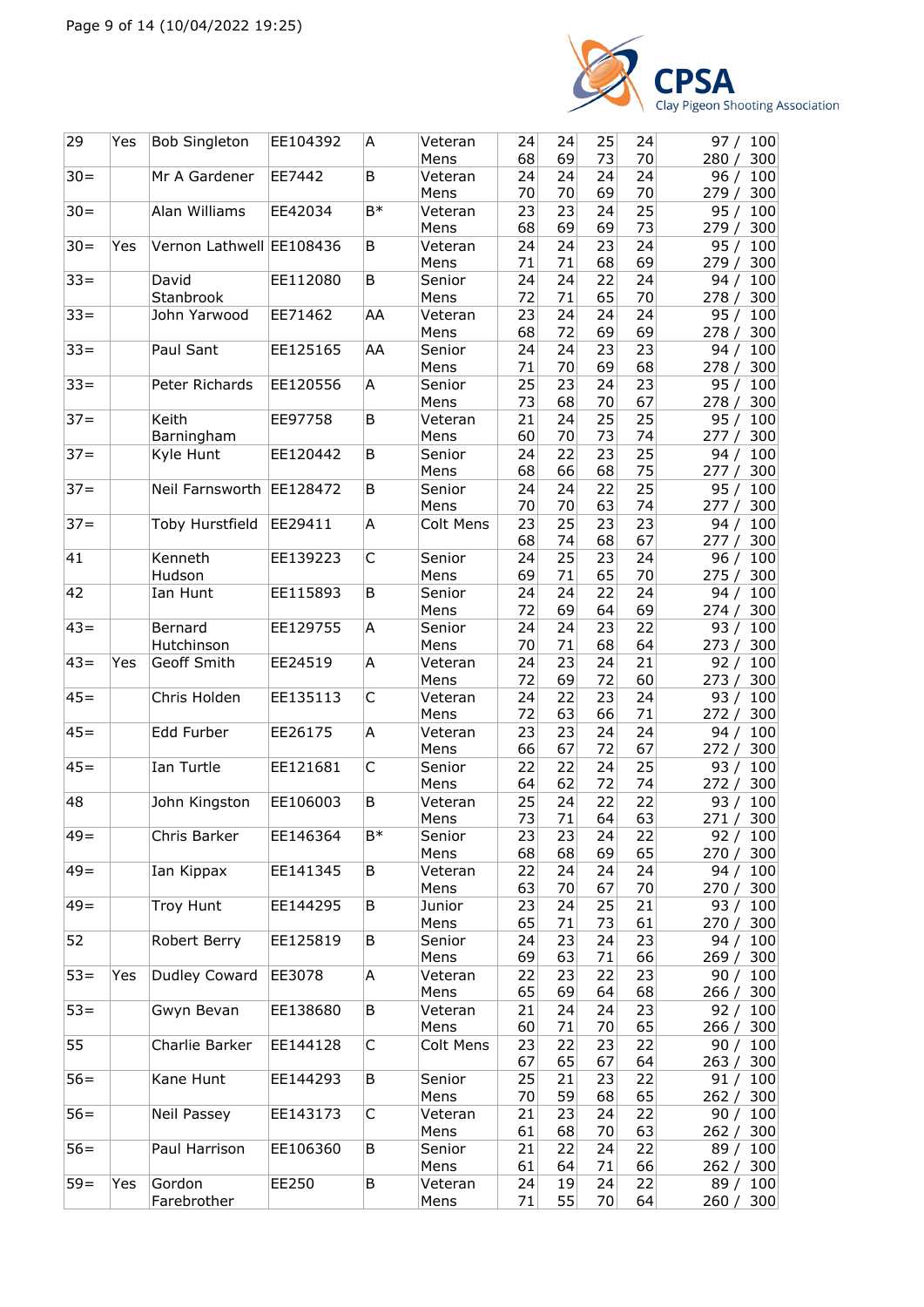

| $59 =$ |     | Peter Bridger  | EE27558  | B           | Veteran   | 21 | 24 | 21 | 23 | 89/<br>100   |
|--------|-----|----------------|----------|-------------|-----------|----|----|----|----|--------------|
|        |     |                |          |             | Mens      | 60 | 68 | 63 | 69 | 300<br>260   |
| $61 =$ |     | Stephen        | EE140869 | $\mathsf C$ | Veteran   | 23 | 22 | 23 | 23 | 100<br>91 /  |
|        |     | Scudder        |          |             | Mens      | 66 | 61 | 64 | 68 | 300<br>259 / |
| $61 =$ |     | Trevor Lewis   | EE125004 | C           | Veteran   | 23 | 21 | 25 | 21 | 90/<br>100   |
|        |     |                |          |             | Mens      | 66 | 61 | 71 | 61 | 300<br>259 / |
| $63 =$ |     | David Taylor   | EE14934  | A           | Veteran   | 21 | 21 | 23 | 24 | 89/<br>100   |
|        |     |                |          |             | Mens      | 61 | 61 | 67 | 69 | 300<br>258/  |
| $63 =$ |     | Shaun Goth     | EE134941 | B           | Senior    | 22 | 22 | 21 | 25 | 100<br>90/   |
|        |     |                |          |             | Mens      | 63 | 63 | 60 | 72 | 300<br>258 / |
| 65     | Yes | Robin Dennis   | EE141184 | C           | Veteran   | 21 | 24 | 22 | 21 | 100<br>88/   |
|        |     |                |          |             | Mens      | 60 | 70 | 64 | 62 | 300<br>256/  |
| 66     |     | John Owen      | EE136022 | $\mathsf C$ | Veteran   | 23 | 22 | 25 | 20 | 100<br>90/   |
|        |     |                |          |             | Mens      | 66 | 61 | 71 | 57 | 300<br>255/  |
| 67     |     | Peter Dale     | EE107523 | $\mathsf C$ | Senior    | 21 | 18 | 23 | 24 | 100<br>86/   |
|        |     |                |          |             | Mens      | 59 | 52 | 69 | 69 | 300<br>249 / |
| 68     | Yes | William        | EE111573 | C           | Veteran   | 18 | 22 | 23 | 21 | 100<br>84/   |
|        |     | Jenkinson      |          |             | Mens      | 54 | 61 | 66 | 63 | 300<br>244 / |
| 69     |     | Gordon Mellor  | EE6631   | B           | Veteran   | 20 | 21 | 22 | 21 | 100<br>84/   |
|        |     |                |          |             | Mens      | 57 | 58 | 64 | 62 | 300<br>241   |
| 70     |     | John Tennison  | EE124363 | B           | Veteran   | 21 | 23 | 20 | 18 | 100<br>82/   |
|        |     |                |          |             | Mens      | 61 | 68 | 58 | 51 | 300<br>238 / |
| 71     | Yes | Jessica Thomas | EE144663 | C           | Colt Mens | 24 | 20 | 17 | 17 | 100<br>78 /  |
|        |     |                |          |             |           | 72 | 55 | 50 | 51 | 300<br>228/  |
| 72     | Yes | Phillip Terry  | EE72735  | C           | Veteran   | 20 | 16 | 23 | 15 | 100<br>74 /  |
|        |     |                |          |             | Mens      | 54 | 47 | 63 | 43 | 300<br>207 / |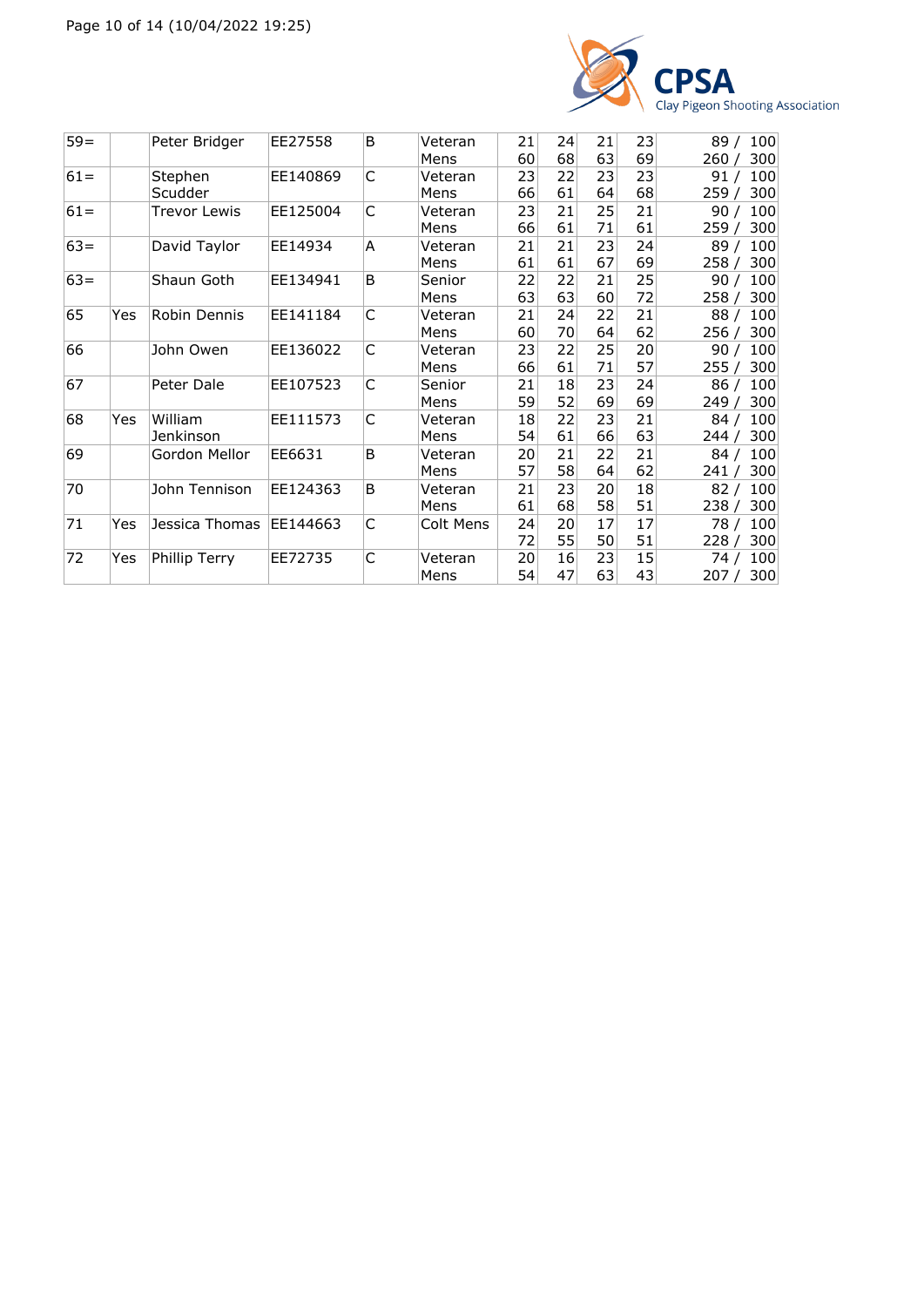

# **Senior**

|                |     |                          |             |       | Layout  | 1  | 2  | 3 <sup>2</sup> | 4               |               |
|----------------|-----|--------------------------|-------------|-------|---------|----|----|----------------|-----------------|---------------|
|                |     |                          |             |       | Targets | 25 | 25 | 25             | $\overline{25}$ |               |
| $\#$           | T/0 | Name                     | <b>CPSA</b> | Class | Cat     |    |    |                |                 | Total         |
| $1 =$          |     | Peter Relph              | EE105605    | AA    | Senior  | 25 | 25 | 25             | 24              | 99/<br>100    |
|                |     |                          |             |       | Mens    | 74 | 74 | 74             | 72              | 300<br>294/   |
| $1 =$          |     | Shaun                    | EE100330    | AA    | Senior  | 24 | 25 | 25             | 25              | 100<br>99/    |
|                |     | Gardener                 |             |       | Mens    | 71 | 74 | 74             | 75              | 294/<br>300   |
|                |     |                          |             |       |         |    |    |                |                 |               |
| $\overline{3}$ |     | Christopher              | EE43566     | AA    | Senior  | 25 | 24 | 25             | 24              | 98/<br>100    |
|                |     | Moule                    |             |       | Mens    | 74 | 72 | 74             | 72              | 292/<br>300   |
| 4              |     | Steven Smith             | EE145336    | C     | Senior  | 25 | 25 | 25             | 24              | 99/<br>100    |
|                |     |                          |             |       | Mens    | 74 | 74 | 73             | 70              | 300<br>291 /  |
| 5              |     | Jeremy                   | EE128715    | AA    | Senior  | 25 | 23 | 25             | 25              | 98 / 100      |
|                |     | Ayshford                 |             |       | Mens    | 75 | 69 | 73             | 73              | 290 / 300     |
| $6=$           |     | Daniel Price             | EE133087    | AA    | Senior  | 23 | 24 | 25             | 25              | 100<br>97/    |
|                |     |                          |             |       | Mens    | 69 | 71 | 75             | 74              | 300<br>289/   |
| $6=$           |     | Jack Ruane               | EE129118    | A     | Senior  | 25 | 24 | 24             | 25              | 98/<br>100    |
|                |     |                          |             |       | Mens    | 73 | 70 | 71             | 75              | 289 / 300     |
| 8              |     | Jeremy Frith             | EE95323     | A     | Senior  | 24 | 24 | 25             | 25              | 98/<br>100    |
|                |     |                          |             |       | Mens    | 69 | 72 | 73             | 74              | 300<br>288 /  |
| 9              |     |                          | EE128135    |       |         |    |    | 25             |                 |               |
|                |     | Jason Linnell            |             | lΑA   | Senior  | 24 | 24 |                | 24              | 97 $/$<br>100 |
|                |     |                          |             |       | Mens    | 70 | 72 | 73             | 70              | 285/<br>300   |
| 10             |     | Jane                     | EE105606    | B     | Senior  | 25 | 25 | 23             | 23              | 100<br>96/    |
|                |     | Hitchmough               |             |       | Ladies  | 75 | 73 | 67             | 69              | 284/<br>300   |
| 11             |     | Adam Myers               | EE110081    | B     | Senior  | 24 | 23 | 25             | 24              | 96/<br>100    |
|                |     |                          |             |       | Mens    | 69 | 68 | 74             | 72              | 283/<br>300   |
| $12 =$         |     | David                    | EE112080    | B     | Senior  | 24 | 24 | 22             | 24              | 100<br>94 /   |
|                |     | Stanbrook                |             |       | Mens    | 72 | 71 | 65             | 70              | 278 / 300     |
| $12 =$         |     | Paul Sant                | EE125165    | AA    | Senior  | 24 | 24 | 23             | 23              | 94 $/$<br>100 |
|                |     |                          |             |       | Mens    | 71 | 70 | 69             | 68              | 278/<br>300   |
| $12 =$         |     | Peter Richards           | EE120556    | A     | Senior  | 25 | 23 | 24             | 23              | 100<br>95/    |
|                |     |                          |             |       | Mens    | 73 | 68 | 70             | 67              | 278/<br>300   |
| $15 =$         |     | Kyle Hunt                | EE120442    | B     |         | 24 | 22 | 23             | 25              | 100           |
|                |     |                          |             |       | Senior  |    |    |                |                 | 94/           |
|                |     |                          |             |       | Mens    | 68 | 66 | 68             | 75              | 277 / 300     |
| $15 =$         |     | Neil Farnsworth EE128472 |             | B     | Senior  | 24 | 24 | 22             | 25              | 95/<br>100    |
|                |     |                          |             |       | Mens    | 70 | 70 | 63             | 74              | 277 / 300     |
| 17             | Yes | Julie Burton             | EE119151    | Α     | Senior  | 22 | 25 | 25             | 23              | 95/<br>100    |
|                |     |                          |             |       | Ladies  | 65 | 71 | 74             | 66              | 276/<br>300   |
| 18             |     | Kenneth                  | EE139223    | C     | Senior  | 24 | 25 | 23             | 24              | 100<br>96/    |
|                |     | Hudson                   |             |       | Mens    | 69 | 71 | 65             | 70              | 300<br>275/   |
| 19             |     | Ian Hunt                 | EE115893    | B     | Senior  | 24 | 24 | 22             | 24              | 94 / 100      |
|                |     |                          |             |       | Mens    | 72 | 69 | 64             | 69              | 274 / 300     |
| 20             |     | Bernard                  | EE129755    | A     | Senior  | 24 | 24 | 23             | 22              | 93 / 100      |
|                |     | Hutchinson               |             |       | Mens    | 70 | 71 | 68             | 64              | 273 / 300     |
| 21             |     | Ian Turtle               | EE121681    | C     | Senior  | 22 | 22 | 24             | 25              | 93 / 100      |
|                |     |                          |             |       | Mens    | 64 | 62 | 72             | 74              | 272/<br>300   |
| 22             |     |                          |             | B*    |         |    | 23 |                |                 | 92 / 100      |
|                |     | Chris Barker             | EE146364    |       | Senior  | 23 |    | 24             | 22              |               |
|                |     |                          |             |       | Mens    | 68 | 68 | 69             | 65              | 270 / 300     |
| 23             |     | Robert Berry             | EE125819    | В     | Senior  | 24 | 23 | 24             | 23              | 94 / 100      |
|                |     |                          |             |       | Mens    | 69 | 63 | 71             | 66              | 269 / 300     |
| $24 =$         |     | Kane Hunt                | EE144293    | B     | Senior  | 25 | 21 | 23             | 22              | 91 / 100      |
|                |     |                          |             |       | Mens    | 70 | 59 | 68             | 65              | 262 / 300     |
| $24 =$         |     | Paul Harrison            | EE106360    | B     | Senior  | 21 | 22 | 24             | 22              | 89 / 100      |
|                |     |                          |             |       | Mens    | 61 | 64 | 71             | 66              | 262 / 300     |
| 26             |     | Shaun Goth               | EE134941    | В     | Senior  | 22 | 22 | 21             | 25              | 90/<br>100    |
|                |     |                          |             |       | Mens    | 63 | 63 | 60             | 72              | 258 / 300     |
| 27             | Yes | Janine Dixon             | EE140909    | C     | Senior  | 21 | 22 | 22             | 23              | 88 / 100      |
|                |     |                          |             |       | Ladies  | 60 | 65 | 61             | 67              | 253 / 300     |
|                |     |                          |             |       |         |    |    |                |                 |               |
| 28             |     | Peter Dale               | EE107523    | C     | Senior  | 21 | 18 | 23             | 24              | 86 / 100      |
|                |     |                          |             |       | Mens    | 59 | 52 | 69             | 69              | 249/<br>300   |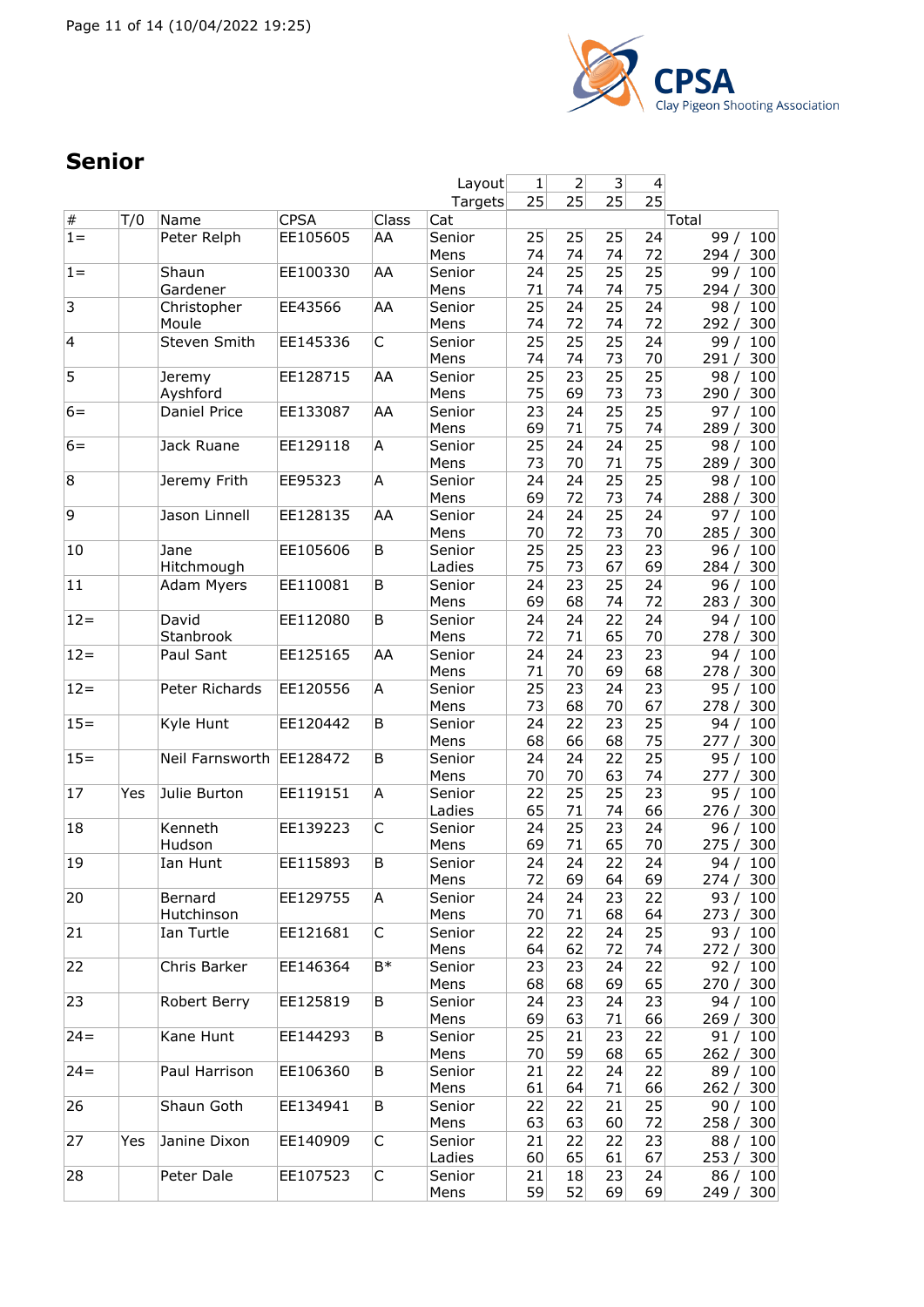

| 29 | ⊾ہ ∨<br>. | ---    | ΙB | $\sim$ $\sim$<br>. .               | $\sim$ $\sim$<br>__ | $\sim$    | $\sim$       | ັັ  |
|----|-----------|--------|----|------------------------------------|---------------------|-----------|--------------|-----|
|    |           | $\sim$ |    | -<br>$\overline{\phantom{a}}$<br>∽ | $ -$<br>ັ           | - -<br>n- | $\sim$<br>ο∠ | . . |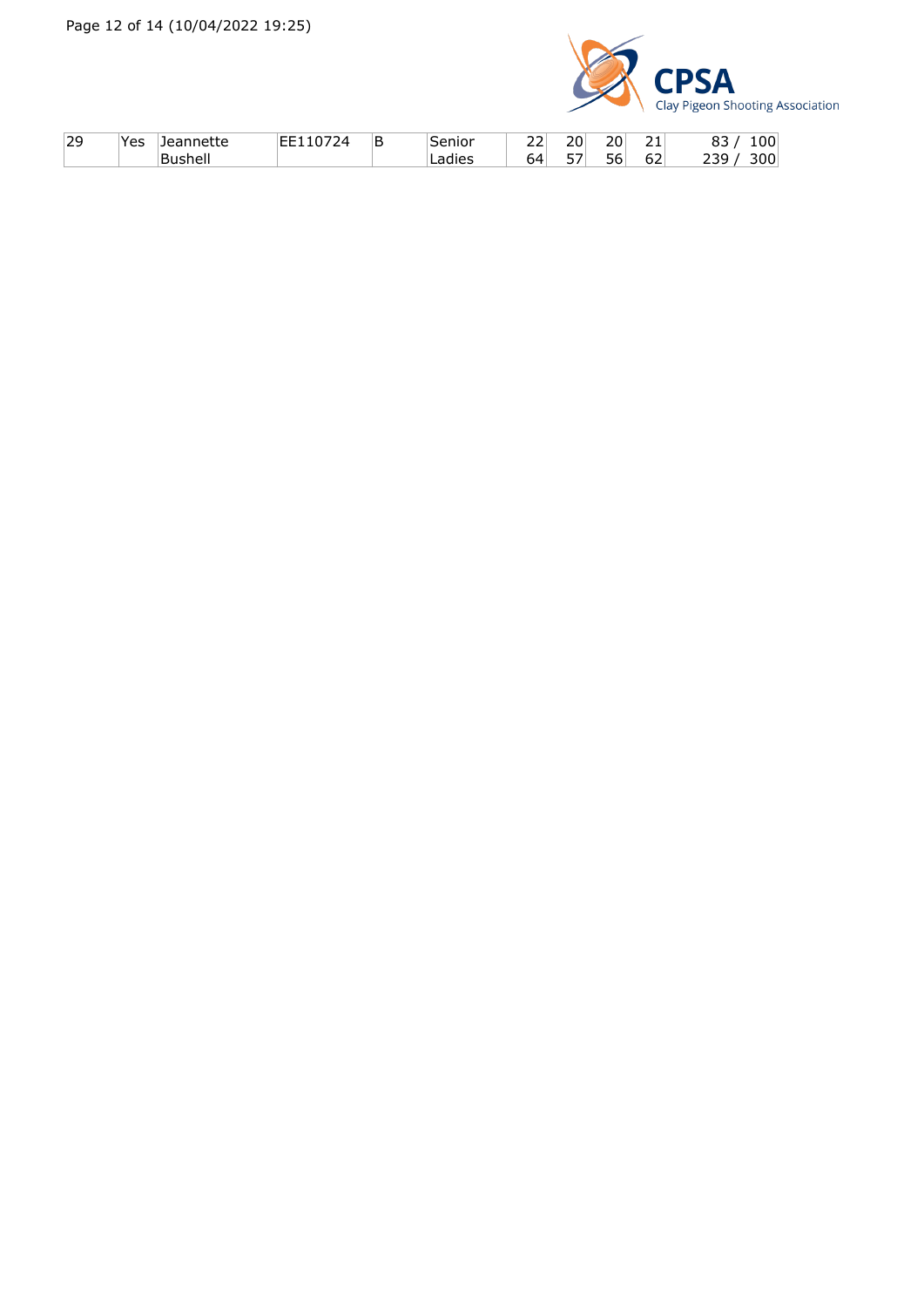

# **Veteran**

|                         |     |                          |              |       | Layout            | 1        | 2        | 3               | 4                     |                            |
|-------------------------|-----|--------------------------|--------------|-------|-------------------|----------|----------|-----------------|-----------------------|----------------------------|
|                         |     |                          |              |       | Targets           | 25       | 25       | 25              | $\overline{25}$       |                            |
| $\#$                    | T/0 | Name                     | <b>CPSA</b>  | Class | Cat               |          |          |                 |                       | Total                      |
| $\overline{1}$          |     | David Baugh              | <b>WW375</b> | AA    | Veteran<br>Mens   | 25<br>75 | 25<br>75 | 25<br>74        | 25<br>74              | 100/<br>100<br>300<br>298/ |
| $\overline{2}$          |     | Chris Bushell            | EE37684      | Α     | Veteran<br>Mens   | 25<br>74 | 25<br>74 | 25<br>73        | $\overline{25}$<br>74 | 100<br>100/<br>295/<br>300 |
| 3                       | Yes | Peter                    | EE111034     | A     | Veteran           | 23       | 25       | $\overline{25}$ | 25                    | 100<br>98/                 |
| $\overline{\mathbf{4}}$ |     | Greenwood                | EE4524       | B     | Mens              | 69<br>25 | 75<br>25 | 74<br>24        | 75<br>25              | 300<br>293/<br>100         |
|                         |     | Philip Jesson            |              |       | Veteran<br>Mens   | 73       | 73       | 71              | 75                    | 99/<br>292/<br>300         |
| $5 =$                   | Yes | Clive Weston             | EE67724      | Α     | Veteran           | 25       | 25       | 25              | 25                    | 100 / 100                  |
|                         |     |                          |              |       | Mens              | 74       | 72       | 74              | 71                    | 291/<br>300                |
| $5 =$                   |     | Geoffrey Rogers EE4526   |              | Α     | Veteran<br>Mens   | 24<br>71 | 25<br>72 | 25<br>74        | 25<br>74              | 100<br>99/<br>291/<br>300  |
| $\overline{7}$          |     | Alan Ellison             | EE7578       | B     | Veteran<br>Mens   | 24<br>71 | 25<br>74 | 25<br>74        | 24<br>71              | 98/<br>100<br>290/<br>300  |
| $8 =$                   |     | Peter Thomas             | EE65442      | А     | Veteran           | 25       | 25       | 23              | 24                    | 97 /<br>100                |
|                         |     |                          |              |       | Mens              | 73       | 75       | 69              | 71                    | 288 / 300                  |
| $8 =$                   |     | Robert Haines            | EE116979     | AA    | Veteran           | 24<br>71 | 25<br>74 | 24<br>72        | 24<br>71              | 100<br>97/                 |
| $10=$                   |     | Anthony Dore             | EE31935      | AA    | Mens<br>Veteran   | 25       | 24       | 25              | 22                    | 300<br>288/<br>100<br>96/  |
|                         |     |                          |              |       | Mens              | 75       | 72       | 75              | 65                    | 287/<br>300                |
| $10 =$                  |     | Simon Taylor             | EE16753      | A     | Veteran           | 24       | 25       | 25              | 25                    | 99/<br>100                 |
|                         |     |                          |              |       | Mens              | 69       | 74       | 70              | 74                    | 287/<br>300                |
| 12                      | Yes | <b>Stuart Burgess</b>    | EE119150     | A     | Veteran<br>Mens   | 24<br>71 | 24<br>72 | 25<br>72        | 25<br>71              | 98/<br>100<br>286 / 300    |
| $13 =$                  |     | Alan Hall                | EE103963     | Α     | Veteran<br>Mens   | 24<br>72 | 24<br>70 | 23<br>68        | 25<br>74              | 96/<br>100<br>300<br>284/  |
| $13 =$                  |     | John Mason               | EE133189     | Α     | Veteran<br>Mens   | 24<br>71 | 25<br>75 | 24<br>70        | 23<br>68              | 96/<br>100<br>300<br>284/  |
| $13 =$                  |     | <b>Trevor Lloyd</b>      | EE31443      | Α     | Veteran<br>Mens   | 25<br>72 | 24<br>68 | 25<br>74        | 24<br>70              | 98/<br>100<br>300<br>284/  |
| $16=$                   |     | Caroline<br>Stanbrook    | EE112079     | Α     | Veteran<br>Ladies | 22<br>65 | 25<br>74 | 25<br>74        | 24<br>69              | 96/<br>100<br>300<br>282 / |
| $16=$                   |     | Keith Waters             | EE122306     | Α     | Veteran<br>Mens   | 24<br>72 | 23<br>68 | 25<br>74        | 23<br>68              | 100<br>95/<br>300<br>282/  |
| $18 =$                  |     | Rob Olden                | EE86078      | A     | Veteran           | 23       | 25       | 25              | 23                    | 96/<br>100                 |
|                         |     |                          |              |       | Mens              | 68       | 73       | 74              | 66                    | 281 / 300                  |
| $18 =$                  |     | Roy McGovern             | EE124989     | Α     | Veteran           | 25       | 23       | 23              | 23                    | 94 / 100                   |
|                         |     |                          |              |       | Mens              | 75       | 68       | 69              | 69                    | 281 / 300                  |
| 20                      | Yes | <b>Bob Singleton</b>     | EE104392     | A     | Veteran<br>Mens   | 24<br>68 | 24<br>69 | 25<br>73        | 24<br>70              | 97 / 100<br>280 / 300      |
| $21 =$                  |     | Mr A Gardener            | EE7442       | B     | Veteran           | 24       | 24       | 24              | 24                    | 96 / 100                   |
|                         |     |                          |              |       | Mens              | 70       | 70       | 69              | 70                    | 279/<br>300                |
| $21 =$                  |     | Alan Williams            | EE42034      | B*    | Veteran<br>Mens   | 23<br>68 | 23<br>69 | 24<br>69        | 25<br>73              | 95/<br>100<br>279 / 300    |
| $21 =$                  | Yes | Vernon Lathwell EE108436 |              | B     | Veteran<br>Mens   | 24<br>71 | 24<br>71 | 23<br>68        | 24<br>69              | 95 / 100<br>279 / 300      |
| 24                      |     | John Yarwood             | EE71462      | AA    | Veteran<br>Mens   | 23<br>68 | 24<br>72 | 24<br>69        | 24<br>69              | 95 / 100<br>278/<br>300    |
| 25                      |     | Keith                    | EE97758      | B     | Veteran           | 21       | 24       | 25              | 25                    | 95 / 100                   |
|                         |     | Barningham               |              |       | Mens              | 60       | 70       | 73              | 74                    | 277 / 300                  |
| 26                      | Yes | Geoff Smith              | EE24519      | A     | Veteran           | 24       | 23       | 24              | 21                    | 92/<br>100                 |
|                         |     |                          |              |       | Mens              | 72       | 69       | 72              | 60                    | 273 / 300                  |
| $27 =$                  |     | Chris Holden             | EE135113     | C     | Veteran<br>Mens   | 24<br>72 | 22<br>63 | 23<br>66        | 24<br>71              | 93 / 100<br>272 / 300      |
| $27 =$                  |     | Edd Furber               | EE26175      | A     | Veteran           | 23       | 23       | 24              | 24                    | 94 / 100                   |
|                         |     |                          |              |       | Mens              | 66       | 67       | 72              | 67                    | 272 / 300                  |